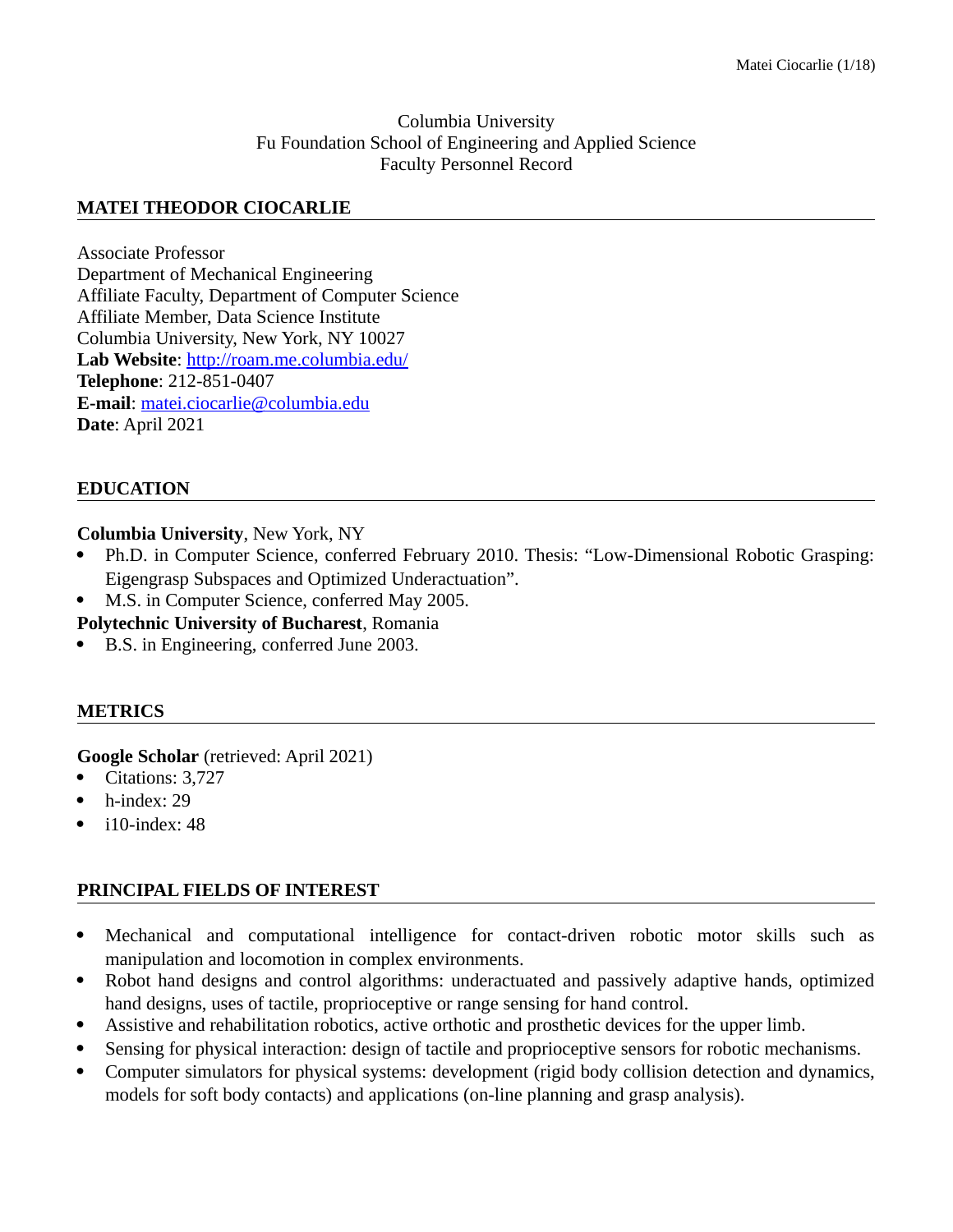# **CAREER HISTORY**

# **Columbia University, New York, NY**

- Associate Professor (with tenure) of Mechanical Engineering (01/2021 present)
- Associate Professor (without tenure but on tenure track) of Mechanical Engineering (07/2018 12/2020)
- Assistant Professor of Mechanical Engineering (07/2014 06/2018)
- Affiliated Faculty, Department of Computer Science (12/2014 present)
- Affiliated Member, Data Science Institute (10/2014 present)

**Google, Inc., Mountain View, CA**

Senior Research Scientist (10/2013 – 06/2014)

# **Willow Garage Inc., Menlo Park, CA**

- Manager, Interactive Manipulation and Gripper Design (05/2012 9/2013)
- Research Scientist (09/2009 9/2013)

# **AWARDS RECEIVED**

# **External Awards**

- Amazon Faculty Research Award (2019)
- Sloan Research Fellowship, Alfred P. Sloan Foundation (2016)
- National Science Foundation CAREER Award (2016)
- Google Faculty Research Award (2016)
- Office of Naval Research Young Investigator Award (2015)
- IEEE Robotics and Automation Society Early Career Award (2013)
- Winner of the Robotdalen Scientific Award, international competition for recent doctoral dissertations in the field of robotics - Orebro, Sweden (2010)
- Best Student Paper Award, 2<sup>nd</sup> Joint Eurohaptics Conference and IEEE Symposium on Haptic Interfaces, Tsukuba, Japan (03/2007)

### **Internal Awards**

- Distinguished Faculty Teaching Award, Columbia Engineering Alumni Association (2019)
- Doctoral Thesis awarded with Honorary Mention for Distinction, Columbia University, Department of Computer Science (2010)
- The Paul Michelman Memorial Award for exemplary service to the community life of the Department of Computer Science, Columbia University (05/2009)
- Extraordinary Teaching Assistant Award, The Fu Foundation School of Engineering and Applied Science, Columbia University (12/2005)
- Ph.D. Service Award for superior contributions to the community life of the Department of Computer Science, Columbia University (awarded twice, 05/2007 and 05/2008)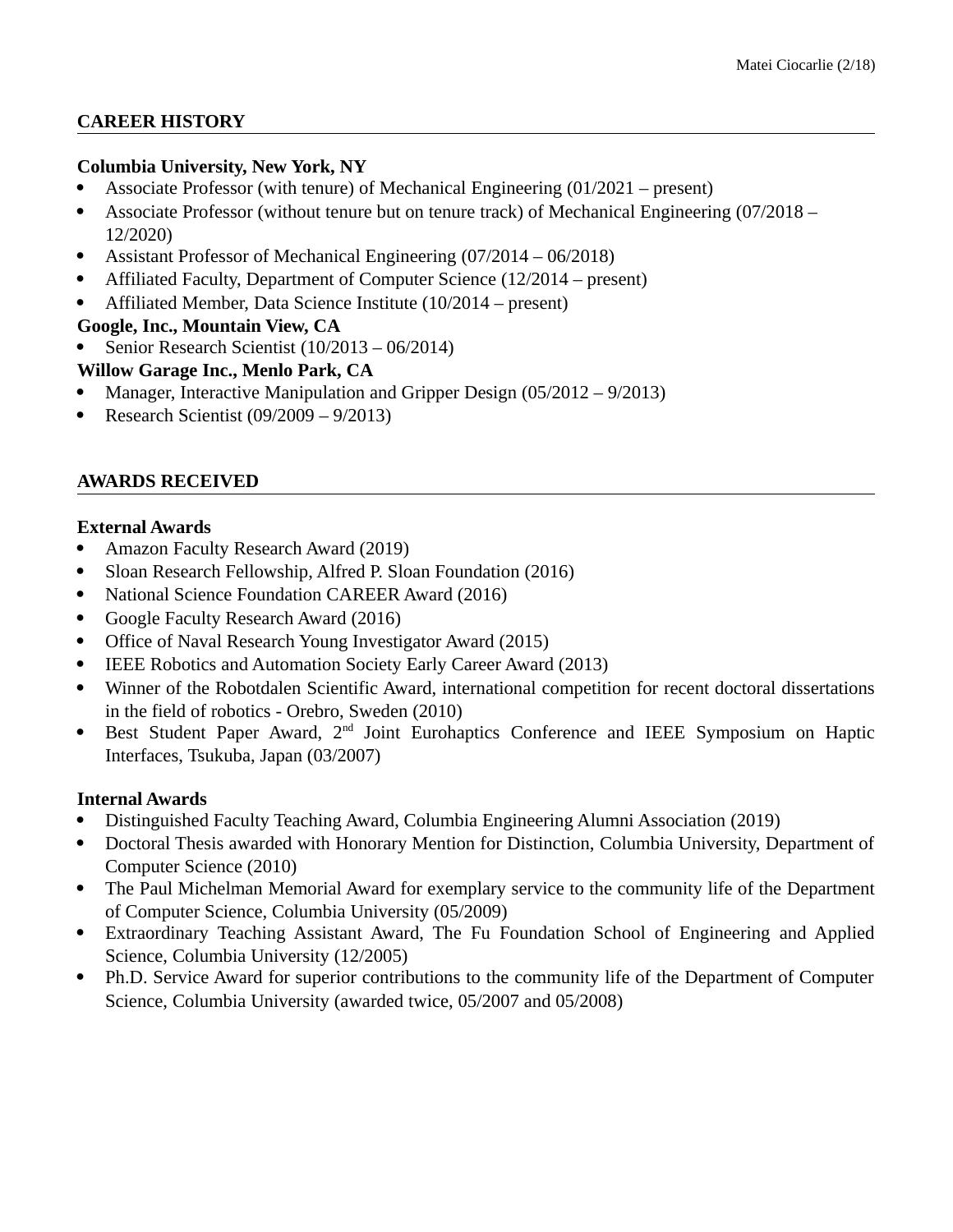#### **SERVICE**

#### **Department of Mechanical Engineering**

- Member, Graduate Committee (Fall 2014 present)
- Coordinator, Robotics Concentration, Mechanical Engineering Master's Program (Fall 2015 present)
- Coordinator, Departmental Seminar Series (Fall 2015 Spring 2016)
- Speaker, External Advisory Board Meeting (April 2015)

### **School of Engineering and Applied Science**

- Member, AI Task Force (Fall 2019 present)
- Speaker, SEAS Undergraduate Assembly Class of 2024 (September 2020)
- Speaker, SEAS Faculty Tech Talk: "Our Driverless Future?" (April 2018)
- Speaker, Egleston Student Seminar (October 2017)
- Speaker, Mechanical Engineering Graduate Associate Professor Seminar (April 2017)
- Speaker, SEAS Family Weekend (October 2015)
- Speaker, Career Discussion Advising Forum, Computer Science Department (April 2015)

### **PROFESSIONAL SERVICES**

#### **Professional Association Activity**

 Co-Chair, Technical Committee on Mechanisms and Design, *IEEE Robotics and Automation Society*  $(2014 - present)$ 

### **Program Committee Membership, Editorship and Reviewing**

- Program Committee Member, *Robotics: Science and Systems Conference*, 2021
- Scientific Program Co-Chair, *IEEE Intl. Conf. for Biomedical Robotics and Biomechatronics*, 2020
- Associate Editor, *IEEE Robotics and Automation Letters (RA-L)*, 2017 2020
- Program Committee Member, *Robotics: Science and Systems Conference*, 2020
- Panel Member, National Science Foundation, 2018
- Area Chair, *Robotics: Science and Systems Conference*, 2017
- Area Chair, *Robotics: Science and Systems Conference*, 2016
- Reviewer, *National Aeronautics and Space Administration*, 2016
- Guest Editor, *Big Data Journal, Special Issue on Big Data in Robotics*, 2016
- Program Committee Member and Mini-symposium Co-Chair, *Intl. Symposium on Robotics Research*, 2015
- Associate Editor, *IEEE/RSJ Intl. Conference on Intelligent Robots and Systems*, 2015
- Program Committee Member, *Robotics: Science and Systems Conference*, 2015
- Associate Editor, *IEEE Intl. Conference on Robotics and Automation*, 2015
- Panel Member, National Science Foundation, 2015
- Reviewer, *National Aeronautics and Space Administration*, 2015
- Associate Editor, *IEEE/RSJ Intl. Conference on Intelligent Robots and Systems*, 2014
- Program Committee Member, *Robotics: Science and Systems Conference*, 2014
- Associate Editor, *IEEE Intl. Conference on Robotics and Automation*, 2014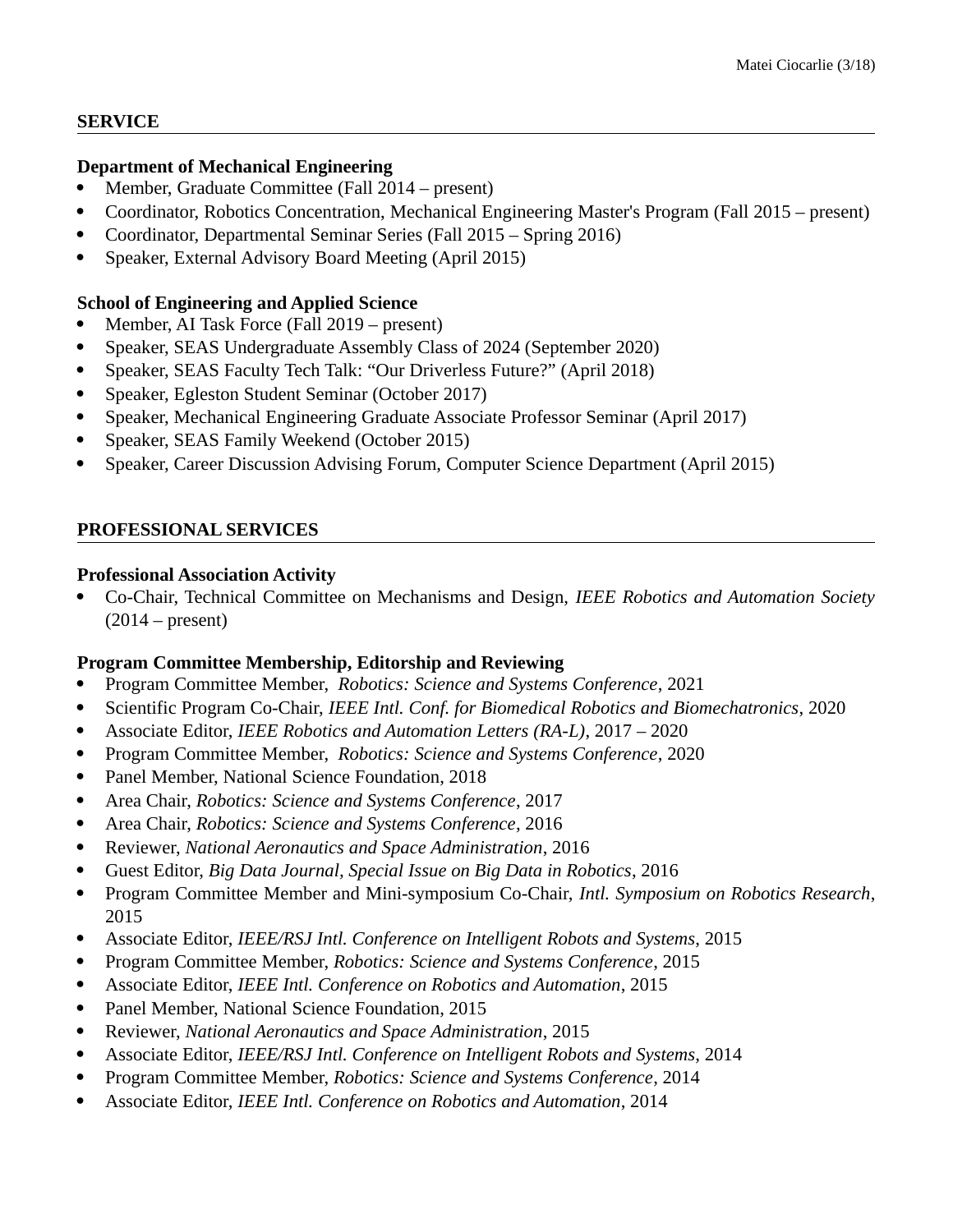- Guest Editor, *IEEE Trans. on Automation Science and Engineering, Special Issue on Cloud Robotics and Automation*, 2014
- Panel Member, *National Science Foundation*, 2013
- Associate Editor, *IEEE/RSJ Intl. Conference on Intelligent Robots and Systems*, 2013
- Program Committee Member, *AAAI Conference on Artificial Intelligence, Robotics Track*, 2013
- Program Committee Member, *AAAI Conference on Artificial Intelligence, Main Track and Robotics Special Track*, 2012
- Program Committee Member, *Workshop on Challenges and Opportunities in Robot Perception, Intl. Conference on Computer Vision*, 2011
- Program Committee Member, *Intl. Conference on Simulation, Modeling and Programming for Autonomous Robots*, 2010
- Program Committee Member, *Workshop on Mobile Manipulation, Robotics: Science and Systems Conference*, 2010
- Panel Member, *National Science Foundation*, 2010
- Program Committee Member, *Robotics: Science and Systems Conference*, 2009
- Program Committee Member, *Workshop on Mobile Manipulation in Human Environments, Robotics: Science and Systems Conference*, 2009
- Program Committee Member, *Workshop on Semantic Perception for Mobile Manipulation, IEEE/RSJ Intl. Conference on Intelligent Robots and Systems*, 2009
- Journal and book reviewing (selection): Springer STAR Series, Transactions of the IEEE, Intl. Journal of Robotics Research, IEEE Trans. On Robotics, IEEE Robotics & Automation Mag., Autonomous Robots, Robotics and Autonomous Systems, ASME Journal of Mechanisms and Robotics, IEEE Trans. on Neural Systems & Rehabilitation Engineering, Robotica
- Conference reviewing (selection): IEEE ICRA, IEEE/RSJ IROS, AAAI, World Haptics, IEEE Haptics Symposium, SIGGRAPH, ROSCon, SIMPAR, WAFR

# **Event Organization**

- Co-Organizer, Workshop on Mechanisms and Design: from Inception to Realization, *IEEE/RSJ Intl. Conference on Intelligent Robots and Systems*, October 2020
- Chair, *Northeast Manipulation Symposium* (NEMS), New York City, June 2019
- Co-Organizer, Cloud Robotics Workshop, *IEEE/RSJ Intl. Conference on Intelligent Robots and Systems*, 2013
- Co-Organizer, Worskhop on Common Platforms in Robotic Manipulation, *Robotics: Science and Systems Conference*, 2013
- Co-Organizer, Worskhop on Robots in Clutter: Manipulation, Perception and Navigation in Human Environments, *Robotics: Science and Systems Conference*, 2012
- Co-Organizer, Special Symposium on Grasping and Manipulation, *IEEE/RSJ Intl. Conference on Intelligent Robots and Systems*, 2011
- Co-Organizer, Workshop on Manipulation Under Uncertainty, *IEEE Intl. Conference on Robotics and Automation*, 2011
- Chair, Mobile Manipulation Challenge, *IEEE Intl. Conference on Robotics and Automation*, 2010
- Co-Chair, Mobile Manipulation Challenge, *Intl. Joint Conference on Artificial Intelligence*, 2009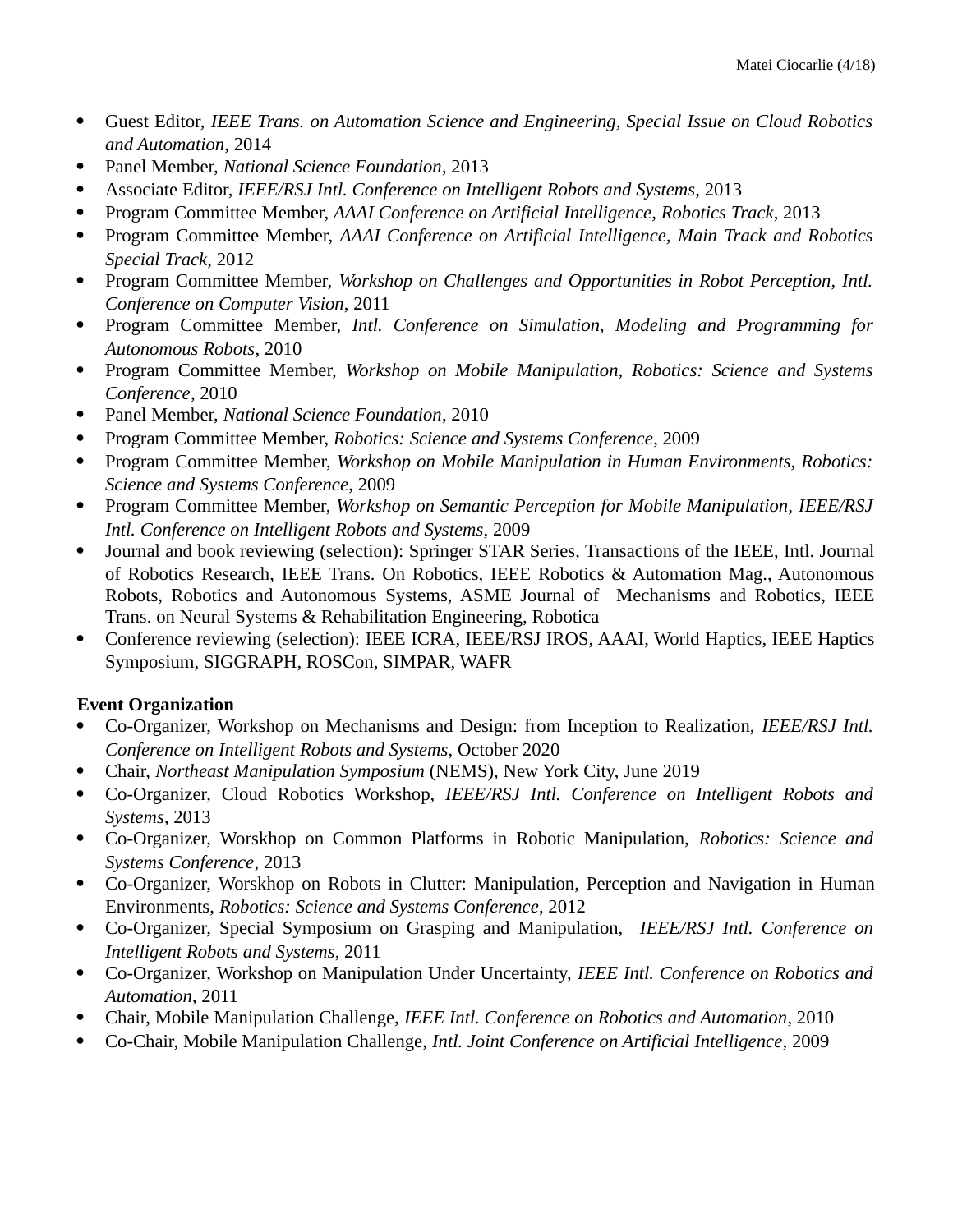#### **PATENTS**

- "High resolution tactile sensor with embedded electrodes". Inventors: Matei Ciocarlie, Ioannis Kymissis, Pedro Piacenza, Steve Park. U.S. Patent Number 10,107,612 B2, October 2018
- "Wearable and Functional Hand Orthotic". Inventors: Matei Ciocarlie and Joel Stein. Provisional Patent Application No. 62/239,802. Filed: October 2015.
- "Kinetic and Dimensional Optimization for a Tendon-driven Gripper". Inventors: Matei Ciocarlie and Scott Stanford. Patent Application No. 14/050,075. Filed: October 2013.

# **TEACHING**

### **Courses**

- Spring 2021: MECS E6616 "Robot Learning", Columbia University Dept. of Mechanical Engineering and Dept. of Computer Science. Enrollment: 67 students. Role: Instructor.
- Fall B 2020: MECE E4602 "Introduction to Robotics", Columbia University Dept. of Mechanical Engineering. Enrollment: 9 students. Role: Instructor.
- Fall 2020: MECE E4602 "Introduction to Robotics", Columbia University Dept. of Mechanical Engineering. Enrollment: 53 students. Role: Instructor.
- Summer 2020: SEAS SCRS 045 2020 "An Introduction to Deep Reinforcement Learning from a Robotics Perspective" (online zero-credit course), Columbia University School of Engineering and Applied Science. Enrollment: 400+ active students. Role: Instructor.
- Spring 2020: MECS E6616 "Robot Learning", Columbia University Dept. of Mechanical Engineering and Dept. of Computer Science. Enrollment: 106 students. Role: Instructor.
- Fall 2019: MECE E4602 "Introduction to Robotics", Columbia University Dept. of Mechanical Engineering. Enrollment: 112 students. Role: Instructor.
- Spring 2019: MECE E6616 "Robot Learning", Columbia University Dept. of Mechanical Engineering. Enrollment: 97 students. Role: Instructor.
- Fall 2018: MECE E4602 "Introduction to Robotics", Columbia University Dept. of Mechanical Engineering. Enrollment: 120 students. Role: Instructor.
- Spring 2018: MECS E6615 "Advanced Robotic Manipulation", Columbia University Dept. of Mechanical Engineering and Dept. of Computer Science. Enrollment: 36 students. Role: Instructor.
- Fall 2017: MECS E4603 "Applied Robotics: Algorithms and Software", Columbia University Dept. of Mechanical Engineering and Dept. of Computer Science. Enrollment: 36 students. Role: Instructor.
- Spring 2017: ColumbiaX CSMM103x "Robotics", EdX online platform, part of ColumbiaX Artificial Intelligence MicroMasters Program. Enrollment: over 20,000 online students as of April 2017. Role: Instructor.
- Spring 2016: MECS E6615 "Advanced Robotic Manipulation", Columbia University Dept. of Mechanical Engineering and Dept. of Computer Science. Enrollment: 36 students. Role: Instructor.
- Spring 2016: "Enabling Technologies for Data Science and Analytics: The Internet of Things", Columbia Data Science Institute (offered online on edX). Role: Lecturer, responsible for one segment (Cloud Robotics).
- Fall 2015: MECE E4602 "Introduction to Robotics", Columbia University Dept. of Mechanical Engineering. Enrollment: 95 students. Role: Instructor.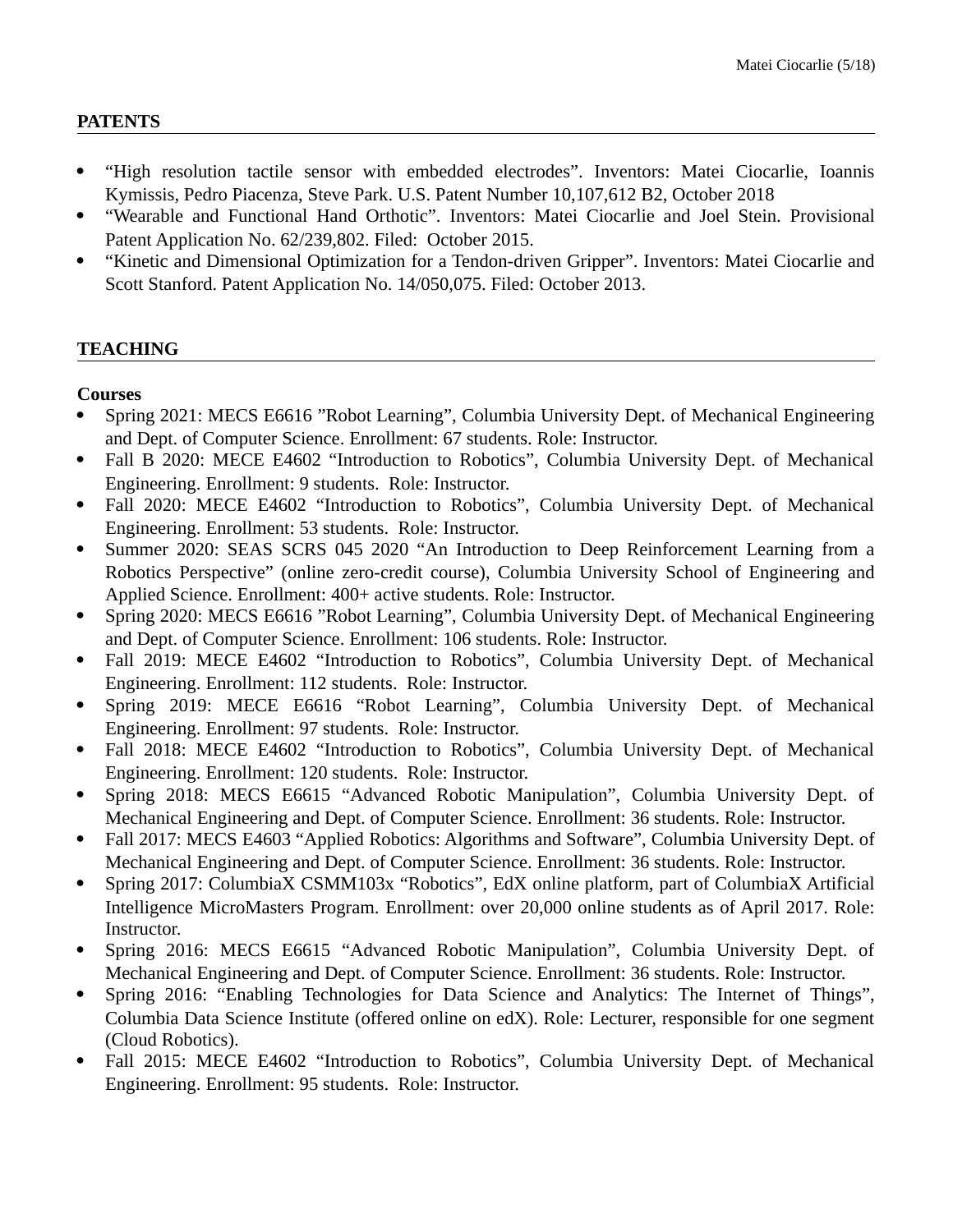Fall 2014: MECE E4602 "Introduction to Robotics", Columbia University Dept. of Mechanical Engineering. Enrollment: 36 students. Role: Instructor.

#### **Teaching Innovations**

- SEAS SCRS 045 2020 "An Introduction to Deep Reinforcement Learning from a Robotics Perspective". Developed new, fully online short course as an introduction for current students or alumni. Highlighted at one of the two most popular such courses (400+ active students, number still growing) in the first semester after introduction.
- MECS E6616 "Robot Learning". Designed new course focusing on the intersection of Machine Learning and Robotics, studying learning abilities needed for physical robots interacting with the world, and applications of recent advances in machine learning for robotics. Created new set of class projects developed in Python and using the open-source Robot Operating System (ROS), covering topics ranging from classification and regression to deep reinforcement learning in robotics.
- MECS E4603 "Applied Robotics: Algorithms and Software". Designed new interdisciplinary course introducing the field or robotics from an applied perspective, with a focus on the implementation of algorithms with wide use in industry and research. Designed new set of class projects developed in Python and using the open-source Robot Operating System (ROS), covering applied topics from robotic manipulation to mobile robots and self-driving vehicles.
- ColumbiaX CSMM103x "Robotics". Designed new Massive Online Open Course (MOOC) focusing on Robotics. Designed curriculum and recorded lectures combining slide and whiteboard content with demonstrations of software libraries and tools. Developed cloud-based framework for class programming assignments and projects using open-source Robot Operating System through on-line programming assignment tools.
- MECS E6615 "Advanced Robotic Manipulation". Designed new interdisciplinary course focusing on the interplay between computational and mechanical intelligence in the context of robotic manipulation. Presented theoretical concepts spanning the mechanics of manipulation, design, simulation, sensing and computer vision. Students from different backgrounds (Mechanical and Electrical Engineering and Computer Science) combined expertise to design, build and program fully functional hand prototypes.
- MECE E4602 "Introduction to Robotics". Re-designed class, including creation of new handouts and study material. Integrated open-source Robot Operating System (ROS), currently used in a majority of robotics research labs. Integrated new robotic platform: Baxter Robotic Manipulator. Designed set of class projects culminating with implementation and testing of ROS code on the real Baxter robot; developed simulator allowing multiple teams to develop and test robot code in parallel.

#### **PUBLICATIONS**

Underlined authors are students in my group or interns I mentored or co-mentored for the project resulting in the respective publication.

### **Peer Reviewed Journal Publications**

J1. C. Meeker, M. Haas-Heger and **M. Ciocarlie**. "A Continuous Teleoperation Subspace with Empirical and Algorithmic Mapping Algorithms for Non-Anthropomorphic Hands", *IEEE Transactions on*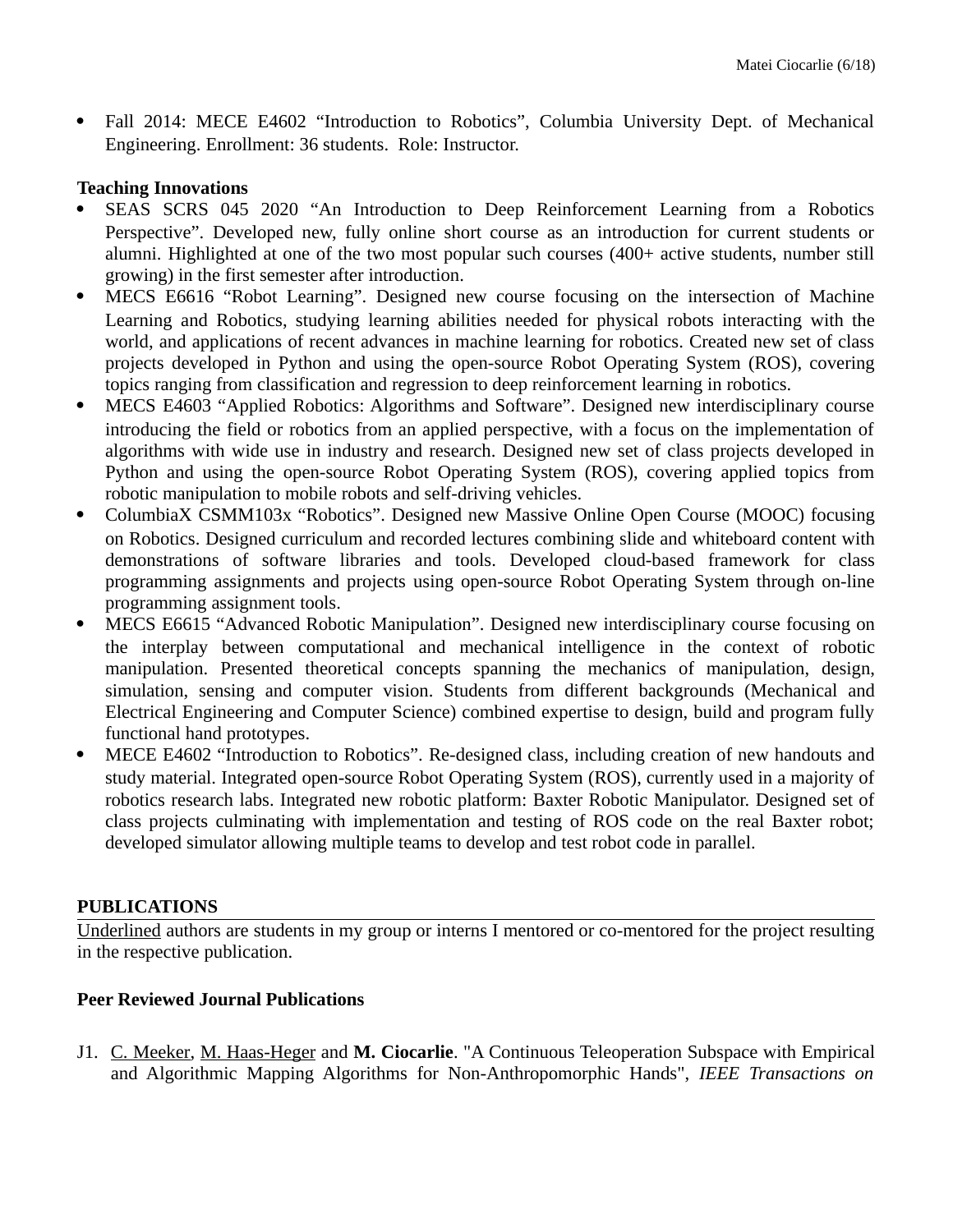*Automation Science and Engineering*, accepted for publication, in press. Available at: <https://arxiv.org/abs/1911.09565>

- J2. S. Park, M. Fraser, L. Weber, C. Meeker, L. Bishop, D. Geller, J. Stein and **M. Ciocarlie**. "User-Driven Functional Movement Training with a Wearable Hand Robot after Stroke", *IEEE Transactions on Neural Systems and Rehabilitation Engineering*, 28 (10), 2020
- J3. P. Piacenza, K. Behrman, B. Schifferer, I. Kymissis, and **M. Ciocarlie**. "A sensorized multicurved robot finger with data-driven touch sensing via overlapping light signals", *IEEE/ASME Transactions on Mechatronics*, 25(5), 2020
- J4. M. Haas Heger and **M. Ciocarlie**. "3D grasp stability analysis with Coulomb friction and hierarchical convex relaxations", *IEEE Transactions on Robotics*, 36(4), 2020
- J5. T. Chen, L. Wang, M. Haas Heger, and **M. Ciocarlie**. "Tendon-driven underactuated hand design via optimization of mechanically realizable manifolds in posture and torque spaces", *IEEE Transactions on Robotics*, 36(3), 2020
- J6. S. Park, C. Meeker, L. Weber, L. Bishop, J. Stein and M. **Ciocarlie**. "Multimodal Sensing and Interaction for a Robotic Hand Orthosis", *IEEE Robotics & Automation Letters*, 4(2), 2019
- J7. P. Piacenza, S. Sherman and **M. Ciocarlie**. "Data-driven super resolution on a tactile dome", *IEEE Robotics & Automation Letters*, 3(3), 2018
- J8. M. Haas Heger, G. Iyengar and **M. Ciocarlie**. "Passive Reaction Analysis for Grasp Stability", *IEEE Transactions on Automation Science and Engineering,* 15(3), 2018
- J9. **M. Ciocarlie**, F. Hicks, R. Holmberg, J. Hawke, M. Schlicht, J. Gee, S. Stanford and R. Bahadur. "The Velo Gripper: A Versatile Single-actuator Design for Enveloping, Parallel and Fingertip Grasps", *International Journal of Robotics Research*, 33(5), 2014
- J10. T. Chen, **M. Ciocarlie**, S. Cousins, P. Grice, K. Hawkins, K. Hsiao, C. Kemp, C. King, D. Lazewatsky, A. Leeper, H. Nguyen, A. Paepcke, C. Pantofaru, W. Smart, and L. Takayama. "Robots for Humanity: A Case Study in Assistive Mobile Manipulation", *IEEE Robotics & Automation Magazine, Special issue on Assistive Robotics*, 20(1), 2013
- J11. S. Chitta, E. G. Jones, **M. Ciocarlie** and K. Hsiao. "Perception, Planning, and Execution for Mobile Manipulation in Unstructured Environments", *IEEE Robotics & Automation Magazine Special Issue on Mobile Manipulation*, 19(2), 2012
- J12. **M. Ciocarlie**, C. Pantofaru, K. Hsiao, G. Bradski, P. Brook and E. Dreyfuss. "A Side of Data with My Robot: Three Datasets for Mobile Manipulation in Human Environments", *IEEE Robotics & Automation Magazine Special Issue: Towards a WWW for Robots*, 18(2), 2011
- J13. **M. Ciocarlie** and P. Allen. "A Constrained Optimization Framework for Compliant Underactuated Grasping", *Mechanical Sciences*, 2, 17-26, 2011
- J14. **M. Ciocarlie** and P. Allen. "Hand Posture Subspaces for Dexterous Robotic Grasping", *International Journal of Robotics Research*, 28(7), 2009 (**IJRR Top Ten Impact Factor in 2011**)

### **Peer Reviewed Conference Publications**

C1. T. Chen\*, T. Zhang\* and **M. Ciocarlie**. "Design Paradigms Based on Spring Agonists for Underactuated Robot Hands: Concepts and Application", *IEEE Intl. Conference on Robotics and Automation*, 2021 (acceptance rate: 48%; \*joint first authors)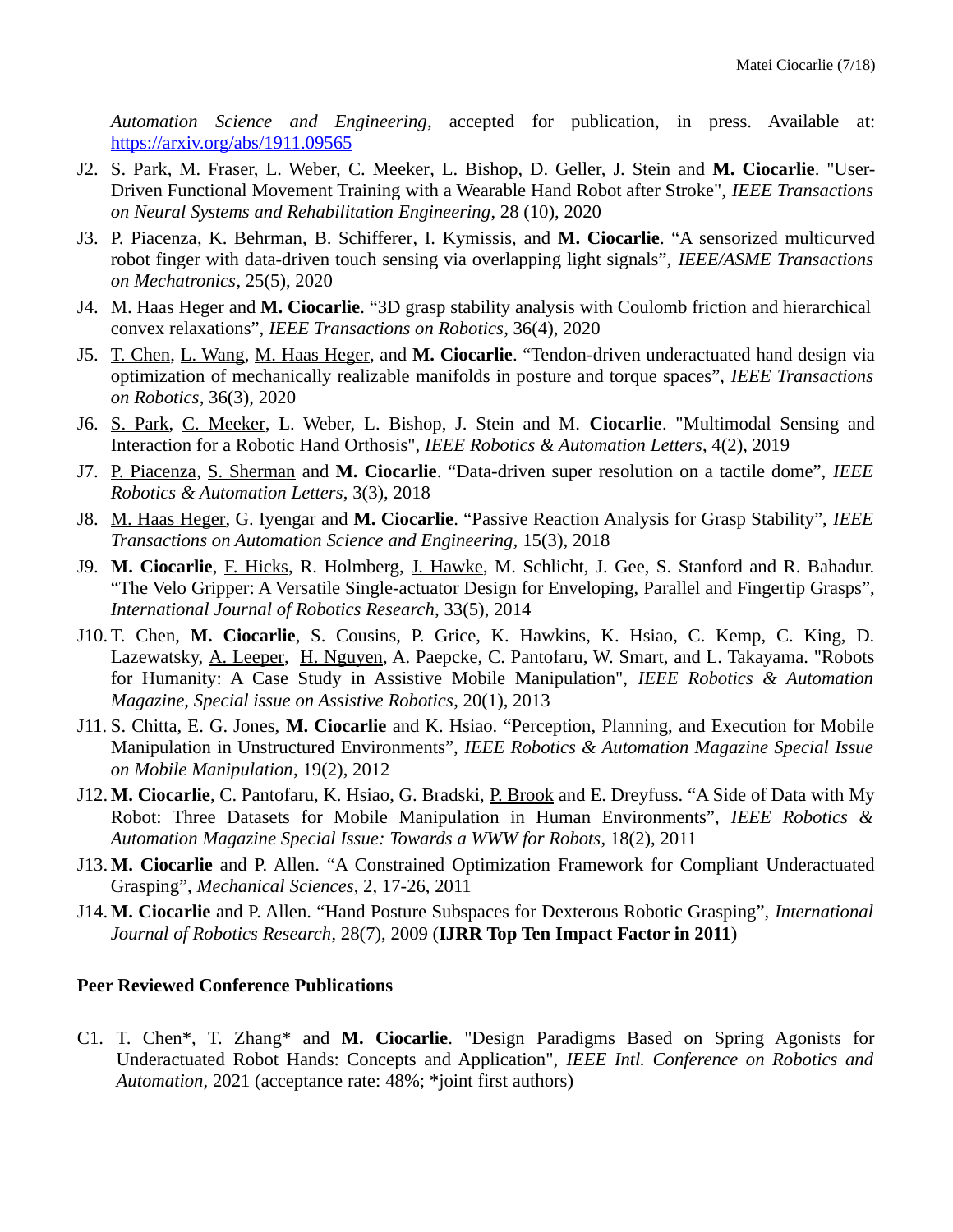- C2. T. Chen, Z. He and **M. Ciocarlie**. "Hardware as Policy: Mechanical and Computational Co-Optimization using Deep Reinforcement Learning", *Conference on Robot Learning*, 2020 (acceptance rate 34%)
- C3. E. Hannigan, B. Song, G. Khandate, M. Haas-Heger, J. Yin and **M. Ciocarlie**. "Automatic Snake Gait Generation Using Model Predictive Control", *IEEE Intl. Conference on Robotics and Automation*, 2020 (acceptance rate: 42%)
- C4. C. Meeker and **M. Ciocarlie**. "EMG-Controlled Non-anthropomorphic Hand Teleoperation Using a Continuous Teleoperation Subspace", *IEEE Intl. Conference on Robotics and Automation*, 2019 (acceptance rate: 44%)
- C5. T. Chen and **M. Ciocarlie**. "Grasping Unknown Objects with Proprioception Using a Series-Elastic-Actuated Gripper", *IEEE/RSJ Intl. Conference on Intelligent Robots and Systems*, 2018 (acceptance rate: 47%)
- C6. M. Haas Heger, C. Papadimitriou, M. Yannakakis, G. Iyengar and **M. Ciocarlie**. "Passive Static Equilibrium with Frictional Contacts and Application to Grasp Stability Analysis", *Robotics: Science and Systems Conference*, 2018 (acceptance rate: N/A)
- C7. S. Park, L. Bishop, L. Weber, J. Stein and **M. Ciocarlie**. "Design and Development of Effective Transmission Mechanisms on a Tendon Driven Orthosis for Stroke Patients", *IEEE Intl. Conference on Robotics and Automation*, 2018 (acceptance rate: 41%)
- C8. C. Meeker and **M. Ciocarlie**. "Intuitive Hand Teleoperation by Novice Operators Using a Continuous Teleoperation Subspace", *IEEE Intl. Conference on Robotics and Automation*, 2018 (acceptance rate: 41%)
- C9. T. Chen, M. Haas Heger and **M. Ciocarlie**. "Underactuated Hand Design Using Mechanically Realizable Manifolds", *IEEE Intl. Conference on Robotics and Automation*, 2018 (acceptance rate: 41%)
- C10. C. Meeker, S. Park, L. Bishop, J. Stein and **M. Ciocarlie**. "EMG Pattern Classification to Control a Hand Orthosis for Functional Grasp Assistance after Stroke", *IEEE International Conference on Rehabilitation Robotics*, 2017 (acceptance rate: 74%)
- C11. I. Park, T. Smith, H. Sanchez, S. W. Wong, P. Piacenza and **M. Ciocarlie**. "Developing a 3-DOF Compliant Perching Arm for a Free-Flying Robot on the International Space Station", *IEEE International Conference on Advanced Intelligent Mechatronics*, 2017 (acceptance rate: N/A)
- C12. P. Piacenza, W. Dang, E. Hannigan, J. Espinal, I. Hussein, I. Kymissis and **M. Ciocarlie**. "Accurate Contact Localization and Indentation Depth Prediction With an Optics-based Tactile Sensor", *IEEE Intl. Conference on Robotics and Automation*, 2017 (acceptance rate: 41%)
- C13. M. Haas Heger, G. Iyengar and **M. Ciocarlie**. "On the Distinction between Active and Passive Reaction in Grasp Stability Analysis", *12th Intl. Workshop on the Algorithmic Foundations of Robotics*, 2016 (biennial conference; direct acceptance rate: 25%)
- C14. P. Piacenza, Y. Xiao, S. Park, I. Kymissis and **M. Ciocarlie**. "Contact Localization through Spatially Overlapping Piezoresistive Signals", *IEEE/RSJ Intl. Conference on Intelligent Robots and Systems*, 2016 (acceptance rate: 48%)
- C15. S. Park, L. Bishop, T. Post, Y. Xiao, J. Stein and **M. Ciocarlie**. "On the Feasibility of Wearable Exotendon Networks for Whole-Hand Movement Patterns in Stroke Patients", *IEEE Intl. Conference on Robotics and Automation* (acceptance rate: 35%), Stockholm, May 2016
- C16.J. Mahler, S. Patil, B. Kehoe, J. van den Berg, **M. Ciocarlie**, P. Abbeel and K. Goldberg. "GP-GPIS-OPT: Grasp Planning Under Shape Uncertainty Using Gaussian Process Implicit Surfaces and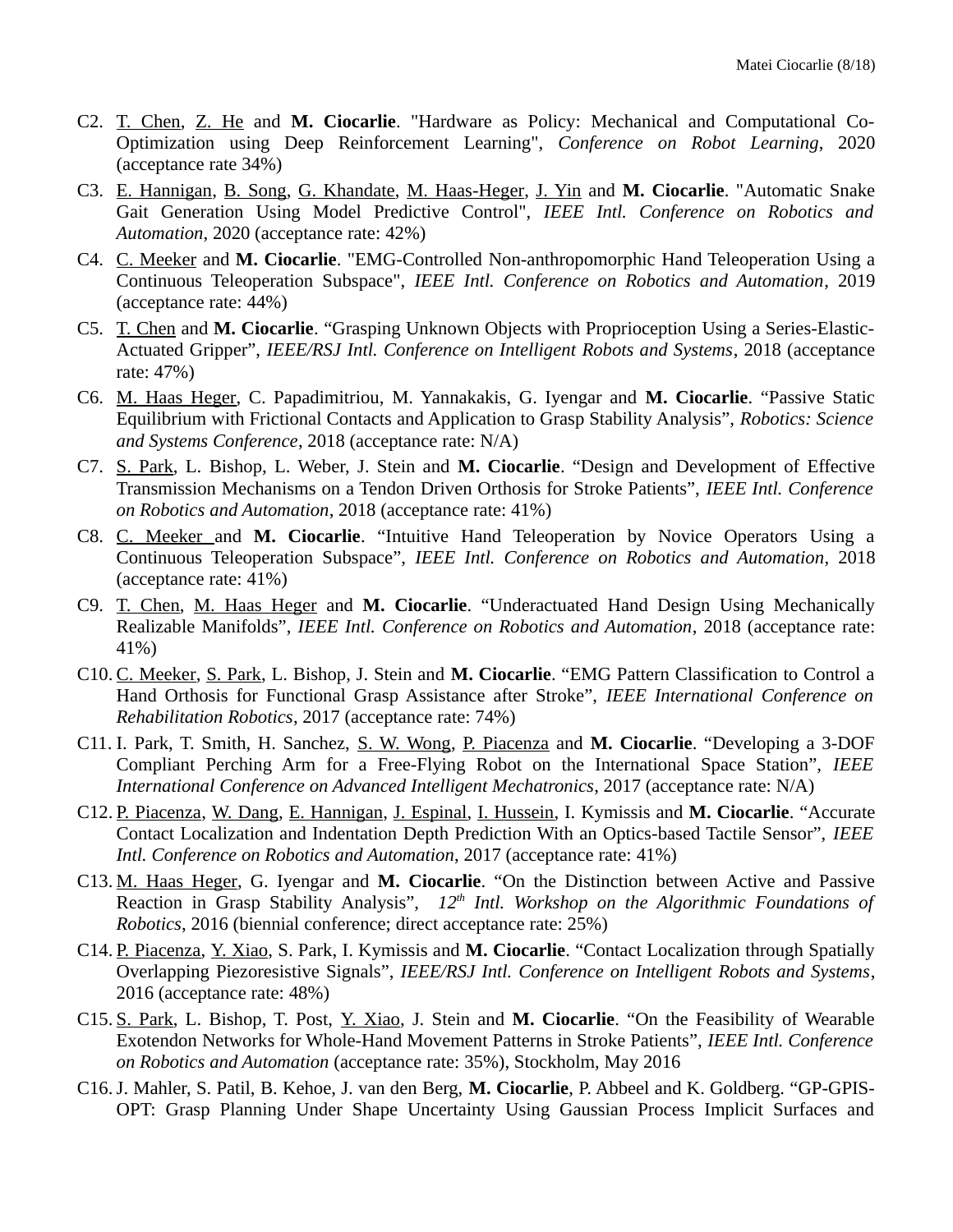Sequential Convex Programming", *IEEE Intl. Conference on Robotics and Automation* (acceptance rate: 41%), Seattle, May 2015

- C17. A Leeper, K. Hsiao, **M. Ciocarlie**, I. Sucan and K. Salisbury. "Methods for Collision-Free Arm Teleoperation in Clutter Using Constraints from 3D Sensor Data", *IEEE Intl. Conf. on Humanoid Robots*, Atlanta, October 2013
- C18. **M. Ciocarlie**, F. Hicks and S. Stanford. "Kinetic and Dimensional Optimization for a Tendon-driven Gripper", *IEEE Intl. Conference on Robotics and Automation*, Karlsruhe, May 2013
- C19. H. Nguyen, **M. Ciocarlie**, K. Hsiao and C. Kemp. "ROS Commander: Flexible Behavior Creation for Home Robots", *IEEE Intl. Conference on Robotics and Automation*, Karlsruhe, May 2013
- C20. **M. Ciocarlie**, K. Hsiao, A. Leeper and D. Gossow. "Mobile Manipulation Through An Assistive Home Robot", *IEEE/RSJ Intl. Conference on Intelligent Robots and Systems*, Vilamoura, October 2012
- C21. T. Chen, **M. Ciocarlie**, S. Cousins, P. Grice, K. Hawkins, K. Hsiao, C. Kemp, C. King, D. Lazewatsky, A. Leeper, H. Nguyen, A. Paepcke, C. Pantofaru, W. Smart and Leila Takayama. "Robots for Humanity: User-Centered Design for Assistive Mobile Manipulation", Video Session Contribution, *IEEE/RSJ Intl. Conference on Intelligent Robots and Systems*, Vilamoura, October 2012
- C22. M. Dogar, K. Hsiao, **M. Ciocarlie** and S. Srinivasa. "Physics-based Grasp Planning Through Clutter", *Robotics: Science and Systems*, Sydney, July 2012
- C23. A. Leeper, K. Hsiao, **M. Ciocarlie**, D. Gossow and L. Takayama. "Strategies for Human-in-the-Loop Robotic Grasping", *IEEE/ACM Intl. Conf. on Human-Robot Interaction*, Boston, March 2012
- C24. A. Leeper, S. Chan, K. Hsiao, **M. Ciocarlie** and K. Salisbury. "Constraint-based Haptic Rendering of Point Data for Teleoperated Robot Grasping", *IEEE Haptics Symposium*, Vancouver, March 2012
- C25. P. Brook, M. Ciocarlie and K. Hsiao. "Collaborative Grasp Planning with Multiple Object Representations", *IEEE Intl. Conference on Robotics and Automation*, Shanghai, May 2011
- C26. **M. Ciocarlie**, K. Hsiao, E. G. Jones, S. Chitta, R. B. Rusu and I. A. Sucan. "Towards Reliable Grasping and Manipulation in Household Environments", *Intl. Symp. on Experimental Robotics*, Delhi, December 2010
- C27. K. Hsiao, S. Chitta, **M. Ciocarlie** and E. Gil Jones. "Contact-Reactive Grasping of Objects with Partial Shape Information", *IEEE/RSJ Intl. Conference on Intelligent Robots and Systems*, Taipei, October 2010
- C28. **M. Ciocarlie** and P. Allen. "Data-driven Optimization for Underactuated Robotic Hands", *IEEE Intl. Conference on Robotics and Automation*, Anchorage, May 2010
- C29. **M. Ciocarlie** and P. Allen. "A Design and Analysis Tool for Underactuated Compliant Hands", *IEEE/RSJ Intl. Conference on Intelligent Robots and Systems*, St. Louis, October 2009
- C30. C. Goldfeder, **M. Ciocarlie**, J. Peretzman, H. Dang and P. Allen. "Data-Driven Grasping with Partial Sensor Data", *IEEE/RSJ Intl. Conference on Intelligent Robots and Systems*, St. Louis, October 2009
- C31. C. Goldfeder, **M. Ciocarlie**, H. Dang and P. Allen. "The Columbia Grasp Database", *IEEE Intl. Conference on Robotics and Automation*, Kobe, May 2009
- C32. **M. Ciocarlie**, H. Dang, J. Lukos, M. Santello and P. Allen. "Functional Analysis of Finger Contact Locations during Grasping", 3<sup>rd</sup> Joint EuroHaptics Conference and IEEE Symposium on Haptic *Interfaces*, Salt Lake City, March 2009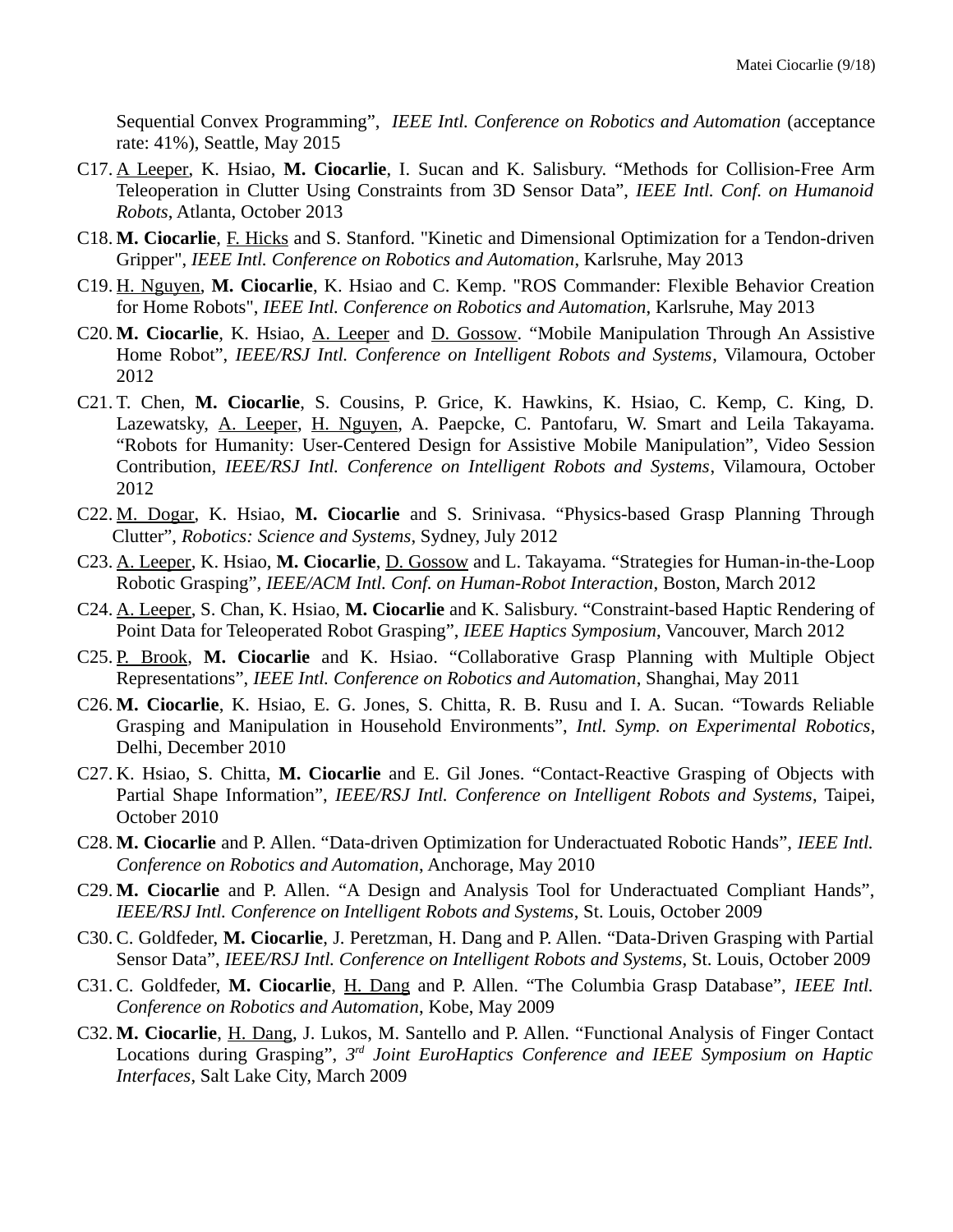- C33. **M. Ciocarlie**, S. Clanton, M. Spalding and P. Allen. "Biomimetic Grasp Planning for Cortical Control of a Robotic Hand", *IEEE/RSJ Intl. Conference on Intelligent Robots and Systems*, Nice, September 2008
- C34. **M. Ciocarlie** and P. Allen. "On-Line Interactive Dexterous Grasping", *EuroHaptics Conference*, Madrid, June 2008
- C35. **M. Ciocarlie**, C. Goldfeder and P. Allen. "Dimensionality Reduction for Hand-Independent Dexterous Robotic Grasping", *IEEE/RSJ Intl. Conference on Intelligent Robots and Systems*, San Diego, October 2007
- C36. **M. Ciocarlie**, C. Lackner and P. Allen. "Soft Finger Model with Adaptive Contact Geometry for Grasping and Manipulation Tasks", 2<sup>nd</sup> Joint EuroHaptics Conference and IEEE Symposium on *Haptic Interfaces*, Tsukuba, March 2007 (**Best Student Paper Award**)
- C37. **M. Ciocarlie**, A. Miller and P. Allen. "Grasp Analysis Using Deformable Fingers", *IEEE/RSJ Intl. Conference on Intelligent Robots and Systems*, Edmonton, August 2005

#### **Book Chapters**

B1. P. Allen, **M. Ciocarlie** and C. Goldfeder, "Grasp Planning Using Low Dimensional Subspaces", in "The Human Hand as an Inspiration for Robot Hand Development", Springer Tracts in Advanced Robotics (STAR) Series, Balasubramanian, R. and Santos, V.J., Eds., Springer, Heidelberg, 2014

#### **Invited Articles and Editorials**

- I1. **M. Ciocarlie**, T. Chen and Z. He. "A Hand and Its Brain, Designed Together", *Science Robotics* (Focus Article), accepted for publication, in press
- I2. J. Mahler, R. Platt, A. Rodriguez, **M. Ciocarlie**, A. Dollar, R. Detry, M. Roa, H. Yanco, A. Norton, J. Falco, K. Van Wyk, E. Messina, D. Morrison, M. Mason, O. Brock, L. Odhner, A. Kurenkov, M. Matl, K. Goldberg. "Guest editorial open discussion of robot grasping benchmarks, protocols, and metrics", *IEEE Transactions on Automation Science and Engineering* 15(4), 2018
- I3. P. Beckerle, G. Salvietti, R. Inal, D. Prattichizzo, S. Rossi, C. Castellini, S. Hirche, S. Endo, H. Ben Amor, **M. Ciocarlie**, F. Mastrogiovanni, B. Argall and M. Bianchi. "A Human-Robot Interaction Perspective on Assistive and Rehabilitation Robotics", *Frontiers in Robotics and AI* (Perspective Paper), 2017

#### **Workshop Papers, Abstracts and Presentations**

- W1. S. Park, M. Fraser, L. Webber, C. Meeker, L. Bishop, D. Geller, J. Stein and **M. Ciocarlie**. "A User-Driven Wearable Hand Robot for Functional Task Training After Stroke", *American Occupational Therapy Association Conference*, Boston, April 2020
- W2. L. Wang, T. Chen and **M. Ciocarlie**. "A Platform for Remotely Assisted Versatile Manipulation In Orbit", Workshop on High Accuracy Mobile Manipulation in Challenging Environments, *IEEE Intl. Conf. on Robotics and Automation*, Montreal, May 2019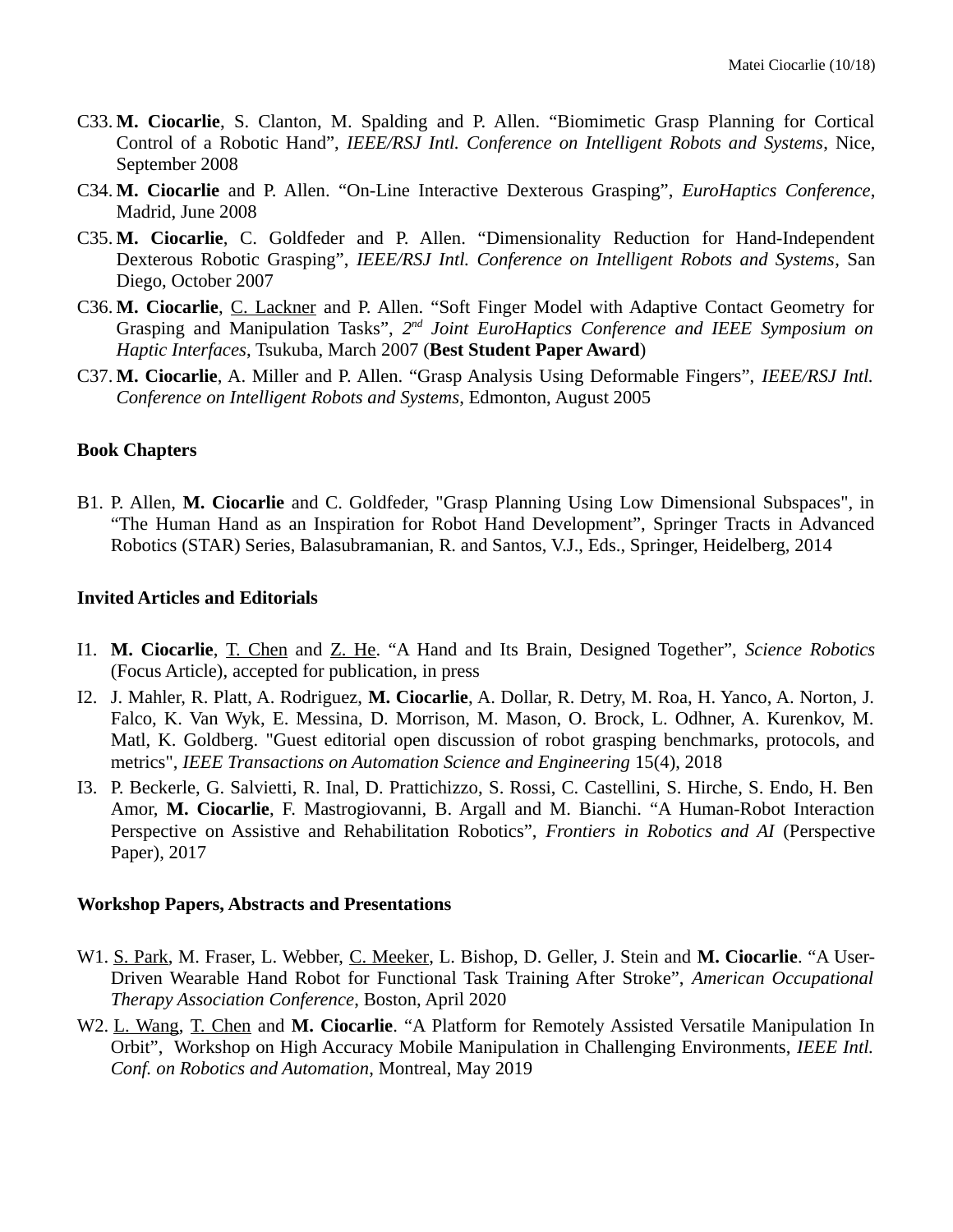- W3. C. Meeker, M. Haas-Heger and **M. Ciocarlie**. "An Object-Based, Hand-Independent Algorithm for Creating Teleoperation Mappings", Workshop on Human Movement Science for Physical Human-Robot Collaboration, *IEEE Intl. Conf. on Robotics and Automation*, Montreal, May 2019
- W4. G. Khandate, E. Hannigan, M. Haas-Heger, B. Song, J. Yin and **M. Ciocarlie**. "Algorithmic Gait Synthesis for a Snake Robot", Toward Online Optimal Control of Dynamic Robots Workshop: From Algorithmic Advances to Field Applications, *IEEE Intl. Conf. on Robotics and Automation*, Montreal, May 2019
- W5. E. Hannigan, B. Song, G. Khandate, J. Yin, M. Haas Heger and **M. Ciocarlie**. "SBP-Guided MPC to Overcome Local Minima in Trajectory Planning", Toward Online Optimal Control of Dynamic Robots Workshop: From Algorithmic Advances to Field Applications, *IEEE Intl. Conf. on Robotics and Automation*, Montreal, May 2019
- W6. T. Chen, P. Piacenza, M. Haas-Heger and **M. Ciocarlie**. "The ROAM Hand: Design for Sensing and Dexterity", *Workshop on Hands in the Real World, IEEE/RSJ Intl. Conference on Intelligent Robots and Systems*, Madrid, October 2018
- W7. P. Piacenza, E. Hannigan, S. Sherman, C. Baumgart, K. Behrman, I. Kymissis and **M. Ciocarlie**. "Tactile Sensing with Overlapping Signals", *Workshop on Active Touch, IEEE Intl. Conf. on Robotics and Automation*, Brisbane, May 2018
- W8. L. Webber, L. Bishop, J. Stein, S. Park, C. Meeker and **M. Ciocarlie**. "MyHand: A wearable robotic device for upper extremity rehabilitation and performance following stroke", *American Occupational Therapy Association Conference*, Salt Lake City, April 2018
- W9. S. Sherman, P. Piacenza and **M. Ciocarlie**. "Super-resolution on a tactile dome: simulation, analysis and initial results", *Workshop on Tactile Sensing for Manipulation: Hardware, Modeling, and Learning, Robotics: Science and Systems Conference*, Boston, July 2017
- W10. P. Piacenza, W. Dang, E. Hannigan, J. Espinal, I. Hussein, I. Kymissis and **M. Ciocarlie**. "An Optics-based Tactile Sensor: Design and Operation", *Workshop on Tactile Sensing for Manipulation: New Progress and Challenges, IEEE Intl. Conf. on Humanoid Robots,* Cancun, November 2016
- W11. M. Haas-Heger, G. Iyengar and **M. Ciocarlie**. "Active and Passive Reaction in Grasp Stability Analysis of Underactuated Hands", *Workshop on Evaluation and Benchmarking of Underactuated and Soft Robotic Hands, IEEE/RSJ Intl. Conference on Intelligent Robots and Systems*, Daejon, October 2016
- W12. P. Piacenza, W. Dang, E. Hannigan, J. Espinal, I. Hussein, I. Kymissis and **M. Ciocarlie**. "Tactile Sensing with Overlapping Optical Signals", *Workshop on Closed-loop Grasping and Manipulation: Challenges and Progress, IEEE/RSJ Intl. Conference on Intelligent Robots and Systems*, Daejon, October 2016
- W13. P. Piacenza, Y. Xiao, S. Park, I. Kymissis and **M. Ciocarlie**. "An Investigation of Contact Localization through Overlapping Signals", *Workshop on Exploiting Contact and Dynamics in Manipulation, IEEE Intl. Conference on Robotics and Automation*, Stockholm, May 2016
- W14. I. Park, T. Smith, H. Sanchez, S. Wong, P. Piacenza and **M. Ciocarlie**. "Developing a 3-DOF Compliant Perching Arm for a Free-Flying Robot on the International Space Station", Late-breaking Result Abstract, *IEEE Intl. Conference on Robotics and Automation*, Seattle, May 2015
- W15. A. Leeper, K. Hsiao, **M. Ciocarlie**, I. Sucan and K. Salisbury. "Assisted Arm Teleoperation in Clutter Using Constraints from 3D Sensor Data", *Workshop on Robots in Clutter, Robotics: Science and Systems Conference*, Berlin, June 2013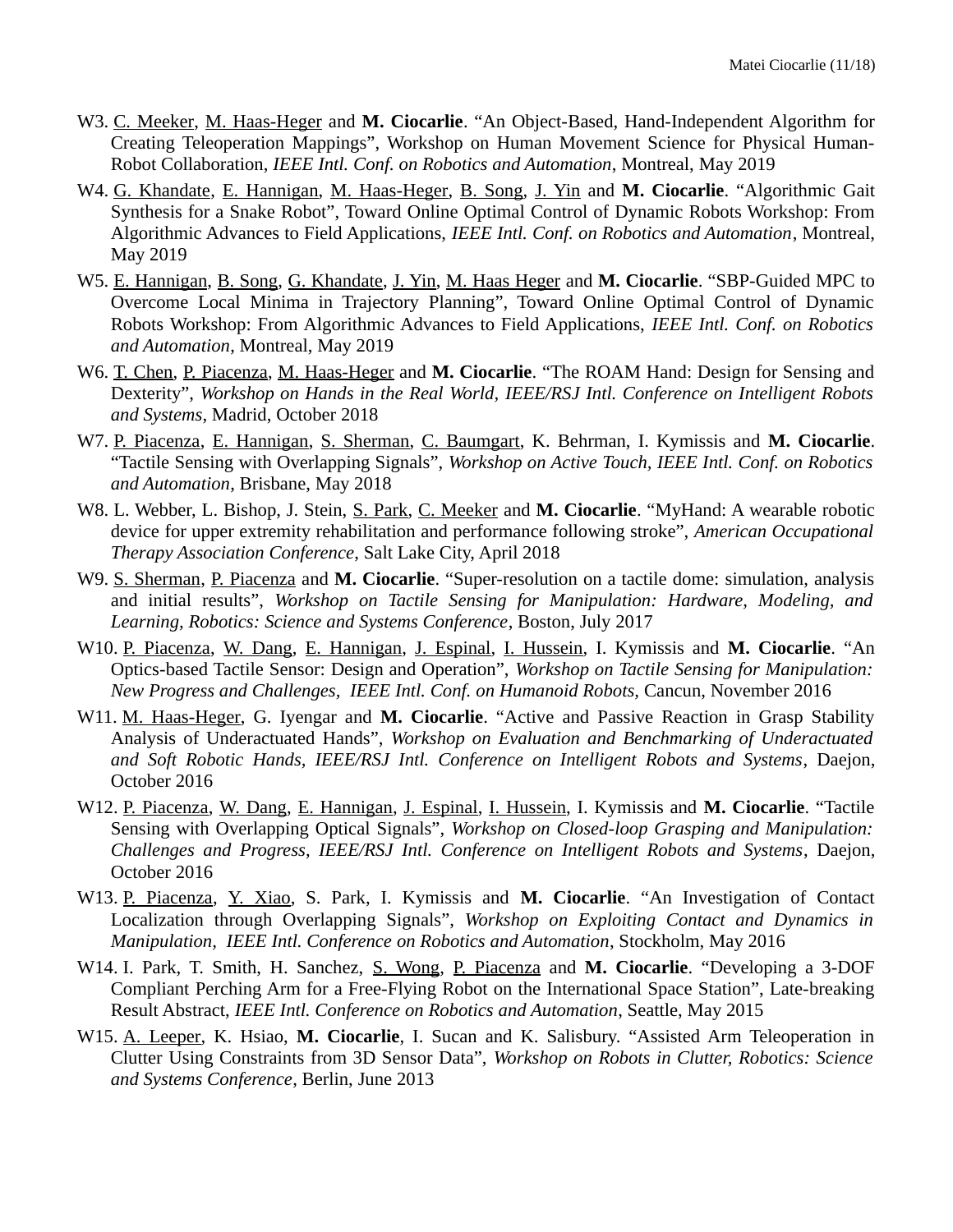- W16. L. Zhang, **M. Ciocarlie** and K. Hsiao. "Grasp Evaluation With Graspable Feature Matching", *Workshop on Mobile Manipulation, Robotics: Science and Systems Conference*, Los Angeles, June 2011
- W17. K. Hsiao, **M. Ciocarlie** and P. Brook. "Bayesian Grasp Planning", *Workshop on Mobile Manipulation*, *IEEE Intl. Conference on Robotics and Automation*, Shanghai, May 2011
- W18. M. Ciocarlie, G. Bradski, K. Hsiao and P. Brook. "A Dataset for Grasping and Manipulation using ROS", *RoboEarth Workshop, IEEE/RSJ Intl. Conference on Intelligent Robots and Systems*, Taipei, October 2010
- W19. **M. Ciocarlie** and P. Allen. "A Constrained Optimization Framework for Compliant Underactuated Grasping", *Workshop on Underactuated Grasping*, Montreal, August 2010
- W20. **M. Ciocarlie**, K. Hsiao, E. Gil Jones, S. Chitta, R. B. Rusu and I. A. Sucan. "Towards Reliable Grasping and Manipulation in Household Environments", *Robotics: Science and Systems Manipulation Workshop*, Zaragoza, June 2010
- W21. K. Hsiao, S. Chitta, **M. Ciocarlie** and Gil E. Jones. "Contact-reactive Grasping of Objects with Partial Shape Information", *Workshop on Mobile Manipulation*, *IEEE Intl. Conference on Robotics and Automation*, Anchorage, May 2010
- W22. **M. Ciocarlie** and P. Allen. "Low-Dimensional Dexterous Grasping for Robotic and Prosthetic Hands", *IEEE Intl. Conf. on Robotics and Automation Full-Day Tutorial on Dexterous Manipulation*, Pasadena, May 2008
- W23. **M. Ciocarlie**, C. Goldfeder, and P. Allen. "Dexterous Grasping via Eigengrasps: a Low-Dimensional Approach to a High-Complexity Problem," *Robotics: Science and Systems Manipulation Workshop - Sensing and Adapting to the Real World*, Atlanta, June 2007.

#### **Thesis**

T1. **M. Ciocarlie**. "Low-Dimensional Robotic Grasping: Eigengrasp Subspaces and Optimized Underactuation", Doctoral Thesis, Dept. of Computer Science, Columbia University, February 2010

#### **Other Publications**

- I1. **M. Ciocarlie**. "Obstacle Avoidance and Path Planning Using a Sparse Array of Sonars", Technical Report 04904, Department of Computer Science, Columbia University, December 2004
- I2. **M. Ciocarlie**. "Parallel Numerical Algorithms Using MPI", B.S. Eng. Graduation Thesis, School of Automatic Control and Computers, Polytechnic University of Bucharest, June 2003

#### **INVITED LECTURES**

#### **Conferences and Workshops**

- "How to Make, Sense, and Make Sense of Contact in Robotic Manipulation", Robotic Research Jam Sessions, University of Pisa, July 2020
- "All Hands on Deck: New Designs, Sensors, and Models for Robot Hands", Plenary talk, *Northeast Robotics Colloquium*, Philadelphia, October 2019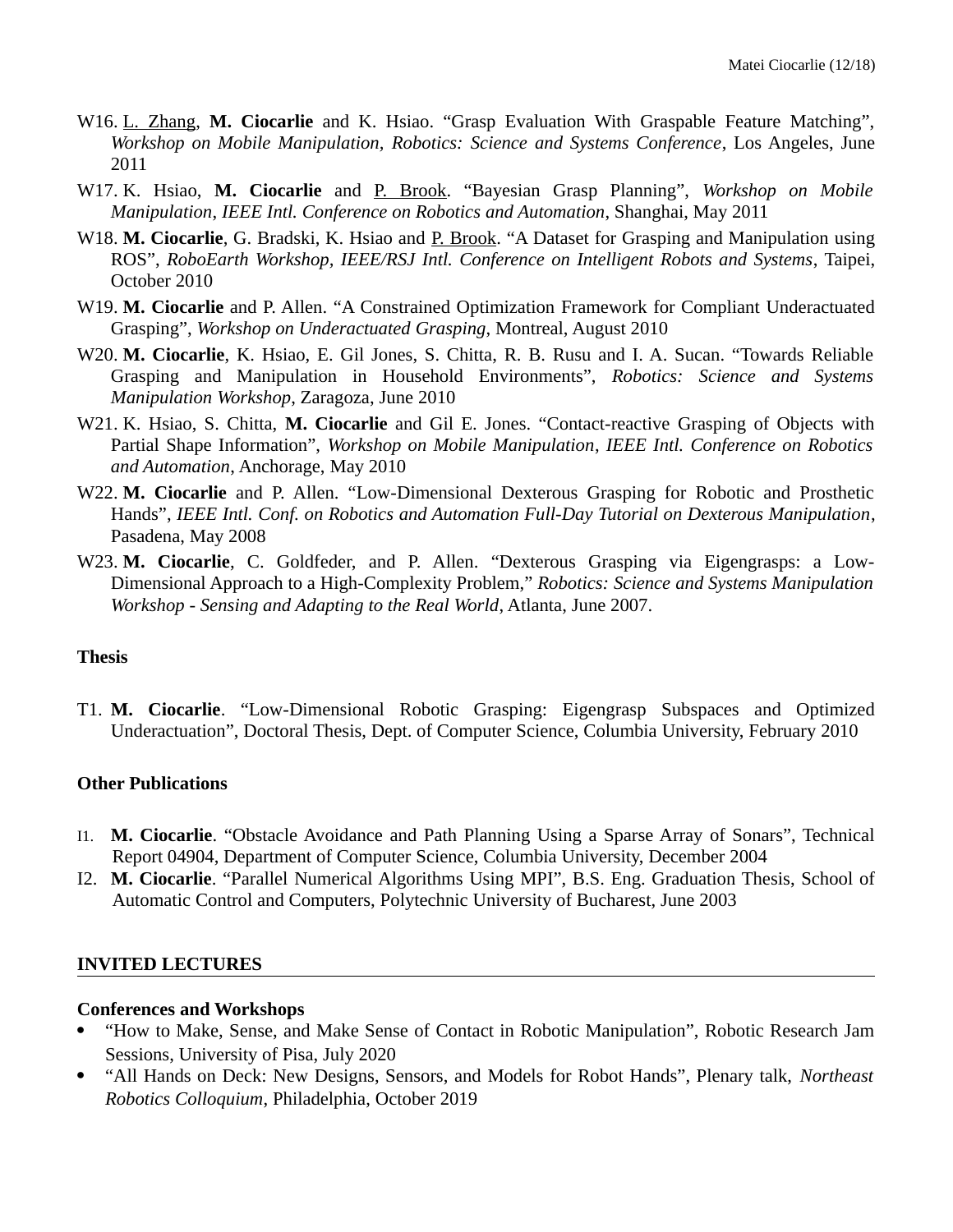- "New Tactile and Proprioceptive Sensors for a Highly Sensorized Robot Hand", *Workshop on New Challenges in Humanoid Grasping and Manipulation, IEEE Intl. Conf. on Humanoid Robots*, Toronto, October 2019
- "Case studies in hand sensors: a tactile finger, a proprioceptive controller, and a highly sensorized hand", *Workshop on Bringing Perception-based Manipulation to the Real World*, *IEEE Intl. Conference on Robotics and Automation*, Montreal, May 2019
- "Modeling Contact with Coulomb Friction and the Maximum Dissipation Principle", *Workshop on Optimal Planning and Control Fusing Offline and Online Algorithms*, *IEEE Intl. Conference on Robotics and Automation*, Montreal, May 2019
- "Smart Robotic Manipulation", *MARS Conference* (invitation-only), Palm Springs, March 2019
- "Proprioception: the (Half) Forgotten Sensing Modality", *Workshop on Examining Sensing Modalities for Robust and Dexterous Object Manipulation, IEEE/RSJ Intl. Conference on Intelligent Robots and Systems*, Madrid, October 2018
- "A Tactile Sensor Designed for Learning-based Use: Successes, Limitations and Pitfalls", *Workshop on New Progress in Tactile Perception and Learning in Robotics, IEEE/RSJ Intl. Conference on Intelligent Robots and Systems*, Madrid, October 2018
- "MyHand: a Wearable Hand Orthosis for Stroke Patients", *Workshop on Wearable Robotics for Motion Assistance and Rehabilitation (RoboAssist 2018), IEEE/RSJ Intl. Conference on Intelligent Robots and Systems*, Madrid, October 2018
- "Optics-based Tactile Sensing: from Planar Arrays to 3D Fingertips", *Workshop on The Intelligence of Touch: Haptics, Tactile, Interaction, IEEE/RSJ Intl. Conference on Intelligent Robots and Systems*, Madrid, October 2018
- "Accurate Contact Localization with Few Wires", *Workshop on Tactile Sensing for Manipulation, Robotics: Science and Systems Conference*, July 2017
- "Senses and Sensing Ability for Dexterous Hands", *RSS 2017 Area Chair Symposium*, Carnegie Mellon University, April 2017
- "Towards an Active Hand Orthosis for Stroke Patients: Can We Achieve Dexterity in Wearable Form?", *Workshop on Human-Oriented Approaches for Assistive and Rehabilitation Robotics, IEEE Intl. Symposium on Robot and Human Interactive Communication*, New York, August 2016
- "Contact Sensing for Manipulation: Thoughts on Why and How", *Workshop on Exploiting Contact and Dynamics in Manipulation, IEEE Intl. Conference on Robotics and Automation*, Stockholm, May 2016
- "Recent Progress: Wearable Hand Orthoses and High-Resolution Contact Sensing", Robotics Workshop, *Texas A&M University*, April 2016
- "Robotic Grasping: Complexity vs. Versatility", Keynote Presentation, *Mini-Symposium on Hands and Haptics, Intl. Symposium on Robotics Research*, September 2015
- "Constraint-aware Teleoperation for Manipulation in Clutter", *Towards a Unifying Framework for Whole-body and Manipulation Control Workshop, Robotics: Science and Systems Conference*, July 2015
- "More Hand for the Buck: Free Features through Design Optimization", *Workshop on Robotic Hands, Grasping, and Manipulation, IEEE Intl. Conference on Robotics and Automation*, May 2015
- "Mobile Manipulation in and through the Cloud", *Cloud Robotics Workshop, IEEE/RSJ Intl. Conference on Intelligent Robots and Systems*, November 2013
- "3D Printing: Research Prototypes and Beyond ", *Principal Investigator Meeting, National Robotics Initiative*, October 2013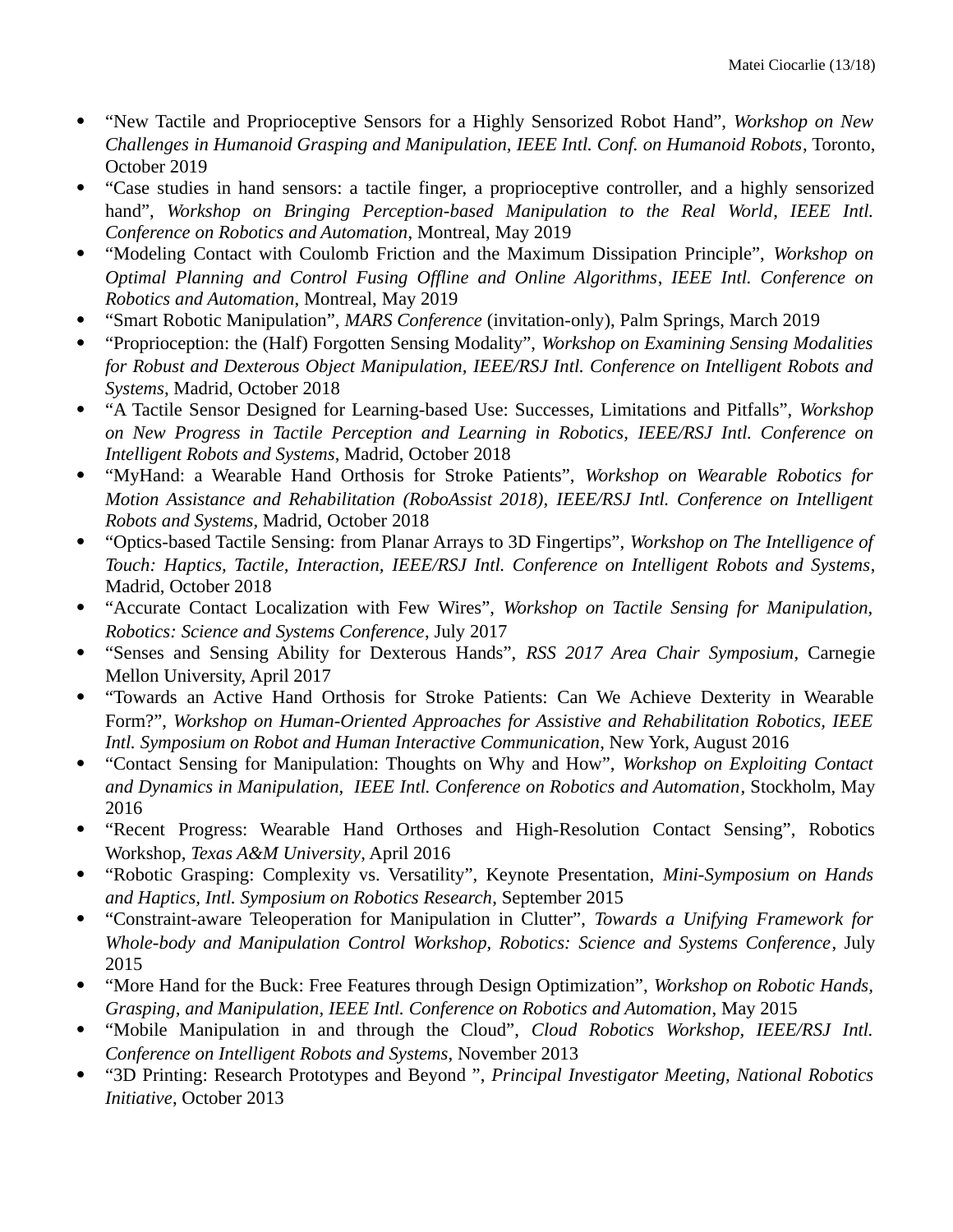- "The Humans in the Cloud: Shared Autonomy Over the Internet", *IEEE/NSF Workshop on Cloud Manufacturing and Automation, IEEE Intl. Conf. on Automation Science and Engineering*, August 2013
- "From Co-robot to Extension of Self: Mobile Manipulation through an Assistive Home Robot", *Workshop on Human Robot Collaboration, Robotics: Science and Systems Conference*, June 2013
- "The Humans in the Cloud: Shared Autonomy Over the Web", *Cloud Robotics Workshop, European Robotics Forum*, March 2013
- "Assistive Robotics for Motor Impaired Users: Manipulation in the Home Through A Mobile Robot", *Piper Health Solutions Workshop on Rehabilitation Robotics*, Tempe, Arizona, February 2013
- "Mobile Manipulation Through an Assistive Home Robot", *UTARI Symposium in Assistive Robotics*, Arlington, Texas, February 2013
- "Mobile Manipulation Through an Assistive Home Robot" Keynote Presentation, Workshop on Assistance and Service Robotics in a Human Environment, *IEEE/RSJ Intl. Conference on Intelligent Robots and Systems*, Vilamoura, October 2012
- "Manipulation in ROS: the Good, the Bad and the Research", Handling ROS Tutorial, *IEEE/RSJ Intl. Conference on Intelligent Robots and Systems*, Vilamoura, October 2012
- "Interactive Manipulation with the PR2 Robot" (joint with Kaijen Hsiao), Robotics Workshop, *AAAI Conference on Artificial Intelligence*, San Francisco, August 2011
- "Towards Reliable Grasping and Manipulation in Household Environment: Applications on the PR2 Robot using ROS", Towards a Robotics Software Platform Workshop, *IEEE/RSJ Intl. Conference on Intelligent Robots and Systems*, Taipei, October 2010
- "Grasp Planning and Hand Design Optimization", Workshop on Grasp Acquisition: How to Realize Good Grasps, *Robotics: Science and Systems Conference*, June 2010
- "Combining Perception and Manipulation in ROS", Workshop on Representations for Object Grasping and Manipulation, *IEEE Intl. Conference on Robotics and Automation*, May 2010

# **Universities and Industry**

- "New Sensors and Data-driven Methods for Robot Motor Skills", Data Science Institute Seminar, Columbia University, March 2021
- "Mechanisms for Manipulation: From Humans to Robots and Back", Department of Mechanica, Engineering Seminar, Stevens Institute of Technology, November 2020
- "How to Make, Sense, and Make Sense of Contact in Robotic Manipulation", Robotics Seminar, NVIDIA Robotics Research Lab , November 2020
- "How to Make, Sense, and Make Sense of Contact in Robotic Manipulation", Robotics Seminar, University of Utah, September 2020
- "How to Make, Sense, and Make Sense of Contact in Robotic Manipulation", joint seminar for the NSERC Canadian Robotics Network, McGill University Computer Science Department and Samsung AI Research Center Montreal, June 2020
- "How to Make, Sense, and Make Sense of Contact in Robotic Manipulation", Mechanical Engineering Seminar, *Rutgers University*, March 2020
- "How to Make, Sense, and Make Sense of Contact in Robotic Manipulation", CITRIS Seminar, *University of California, Berkeley*, April 2019
- "Robot Hands for Earth and Space", *NASA Ames Research Center*, April 2019
- "How to Make, Sense, and Make Sense of Contact in Robotic Manipulation", Robotics Seminar, *Stanford University*, April 2019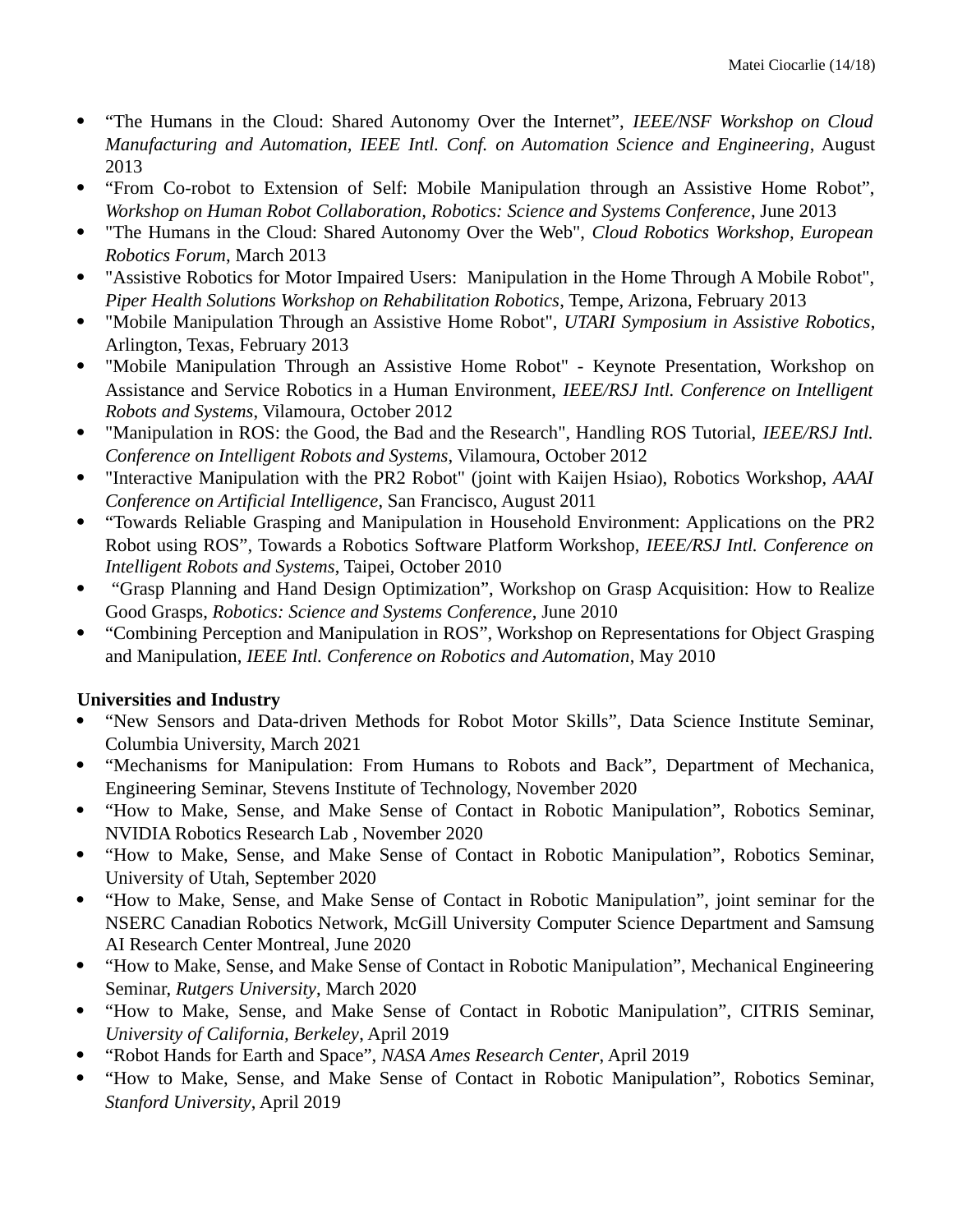- "How to Make, Sense, and Make Sense of Contact in Robotic Manipulation", Robotics Institute Seminar, *University of California, San Diego*, March 2019
- "How to Make, Sense, and Make Sense of Contact in Robotic Manipulation", Mechanical Engineering seminar, *University of California, Los Angeles*, March 2019
- "How to Make, Sense, and Make Sense of Contact in Robotic Manipulation", Robotics Seminar, *University of Southern California,* March 2019
- "Smart Robotic Manipulation", *Samsung AI Research Center New York*, February 2019
- "How to Make, Sense, and Make Sense of Contact in Robotic Manipulation", Robotics Seminar, *Massachusetts Institute of Technology*, September 2018
- "Embodied Intelligence for Robotic Hands", *New York City Artificial Intelligence Meetup*, June 2018
- "Senses and Sensing Ability for Robot Hands", Brain Robotics Team, *Google Inc.*, January 2018
- "Inner Sense: The Wealth of Data Inside a Robot (or Human) Body", Sense, Collect and Move Data Center, *Data Science Institute, Columbia University*, November 2017
- "Smart Robotic Manipulation: From Healthcare to Material Handling", New Frontiers in Robotics Showcase, *Columbia Technology Ventures*, October 2017
- "Robot Hands: Elements of Design, Grasp Analysis and Tactile Sensing", *NASA Johnson Space Center*, August 2017
- "Senses and Sensing Ability for Robot Hands", Department of Computer Science, *Rice University*, August 2017
- "Robotic Manipulation: Design, Sensing and Planning", Dept. of Mechanical Engineering Colloquium Series, *City College of New York*, April 2016
- "Versatility in Robotic Manipulation: the Long Road to Everywhere", Robotics Institute Seminar, *Carnegie Mellon University*, September 2015
- "Brain-Machine Interfaces for Robotic Manipulation: Tales from the Machine Side", Center for Neural Engineering and Computation Seminar, *Columbia University*, January 2015
- "Brain-Machine Interfaces for Robotic Manipulation: Tales from the Machine Side", Biomedical Engineering Seminar, *SUNY Downstate Medical Center and NYU Polytechnic School of Engineering*, January 2015
- "Versatile Mobile Manipulation: the Long Road to Everywhere", GRASP Laboratory, *University of Pennsylvania*, December 2014
- "Versatile Mobile Manipulation: the Long Road to Everywhere", Robotics and State Estimation Lab, *University of Washington*, June 2013
- "Versatile Mobile Manipulation", *Microsoft Corporation*, June 2013
- "Versatile Mobile Manipulation: the Long Road to Everywhere", Automation Sciences Lab, *University of California Berkeley*, March 2013
- "Robotic Manipulation in the Home: Challenges, Solutions and Perspectives", EECS Seminar, *University of California Merced*, October 2011
- "From Human Hands to Robot Hands: Ideas and Applications for Robotic and Prosthetic Manipulation", Neural Prosthetic Systems Laboratory, *Stanford University*, February 2011
- "Mobile Manipulation for Human Environments", *Samsung Robotics Group* (via telepresence robot), Suwon, Korea, November 2010
- "Towards Reliable Grasping in Unstructured Environments", Centre for Autonomous Systems, *KTH Royal Institute of Technology*, September 2010
- "Low-dimensional Robotic Grasping", Dept. of Mechanical Engineering, *Yale University*, November 2009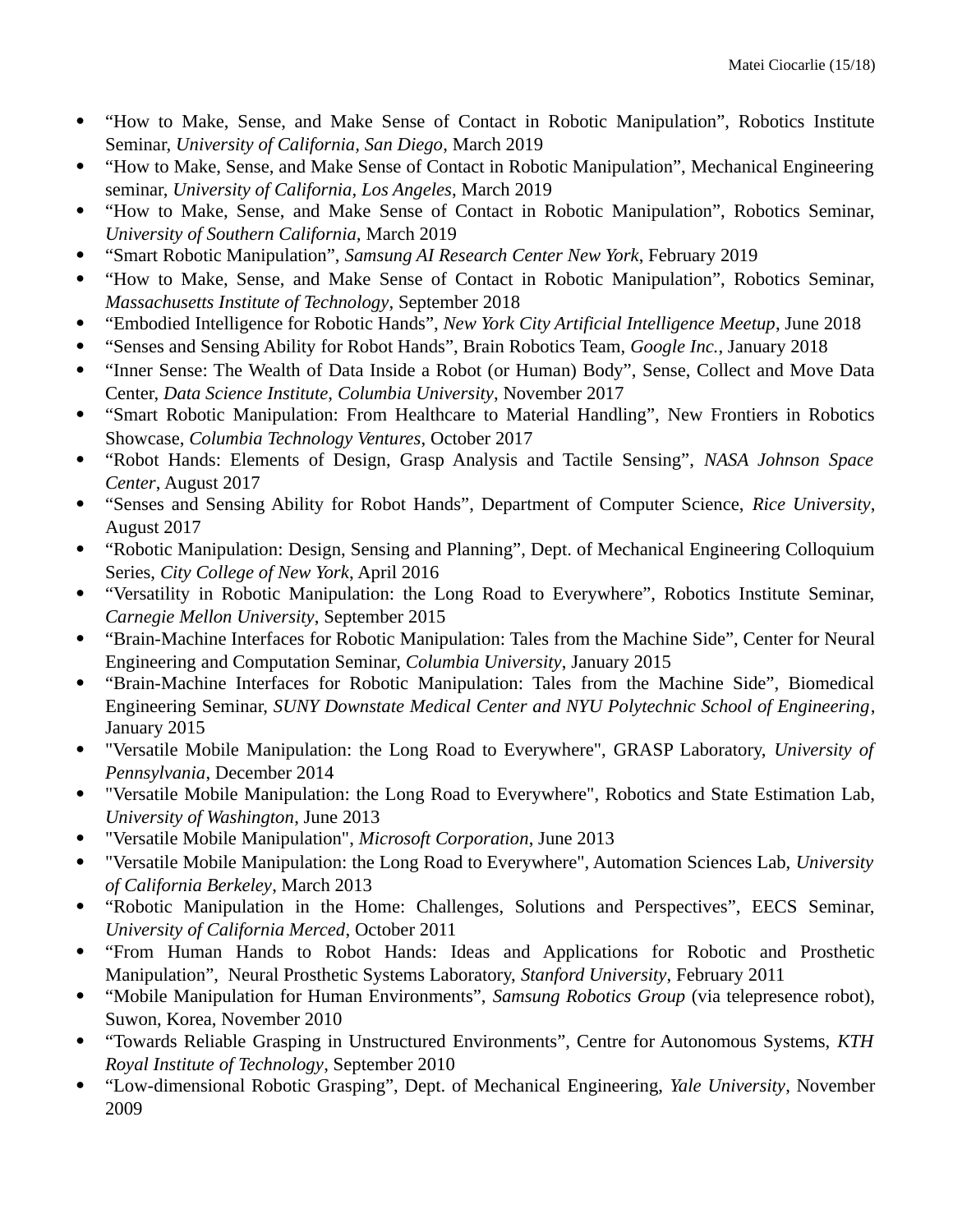"Robotic Grasping: the Brains and the Brawn", Dept. of Computer Science, *Brown University*, May 2009

### **OUTREACH**

#### **Outreach and Engagement with Under-Represented Groups**

- Host for World Science Academy Festival, providing New York City high schoolers with access to scientists and research labs, February 2019.
- Lab participation in the 10th Annual Harlem STEM EXPO, an event held in partnership between Manhattan's Community School District 5 and Harlem Children's Zone, with a hands-on demo of a prototype robotic hand orthosis for stroke patients, May 2018.
- Host for the IDEAL School's Robotics Club "Inside Engineering" Columbia SEAS visit, Spring 2018.
- Invited speaker at the Family Astronomy Night Series hosted by the Intrepid Sea, Air and Space Museum, led project team presenting our work on rehabilitation robotics to audience of children and their families, July 2017.
- Host for the Columbia Inside Engineering program, hosting women high school students for hands-on demos of engineering projects, Spring 2017.
- Workshop host for the Engineering Exploration Experience program organized by the Columbia Society of Women Engineers, Spring 2017.
- Columbia University Young Scholars Program: host for high-achieving minority high school students, Summer 2016. Paper co-authored with student members submitted for peer review.

### **Media Highlights**

- "Columbia From Anywhere: A new series of short courses offers both executive overviews and deeper dives", Columbia Engineering News (online), September 2020
- "Q&A: Tactile Robot Finger with No Blind Spots", Tech Briefs, June 2020
- "To feel the Force, first sense a force: New tactile fingers for robot hands", Columbia Engineering Celebrates Star Wars Day, April 2020
- "This Clever Robotic Finger Feels With Light", Wired.com, February 2020
- "Humans beat robots, hands down", Knowable Magazine, August 2018
- "Robotic muscle and sensitive polymer fingers in Columbia University's robotics labs", Ars Technica, March 2018
- "Inside Columbia University's secretive robot labs", Business Insider, October 2017
- "Columbia Pioneers Launch Online Micromasters in Artificial Intelligence", Columbia Engineering Magazine, Spring 2017
- "How NASA's Astrobee Robot Is Bringing Useful Autonomy to the ISS", *IEEE Spectrum Robotics (online)*, February 2017
- "Columbia professors develop robotic glove to help stroke survivors recover", *Columbia Spectator*, February 2016
- "Is It Really A Robot?", *Forbes Magazine*, December 2012
- "Willow Garage scientists who make robots to help disabled people", *San Jose Mercury News*, November 2012
- "Robot developer attempts to speed up A.I. tech", *CBS This Morning*, November 2012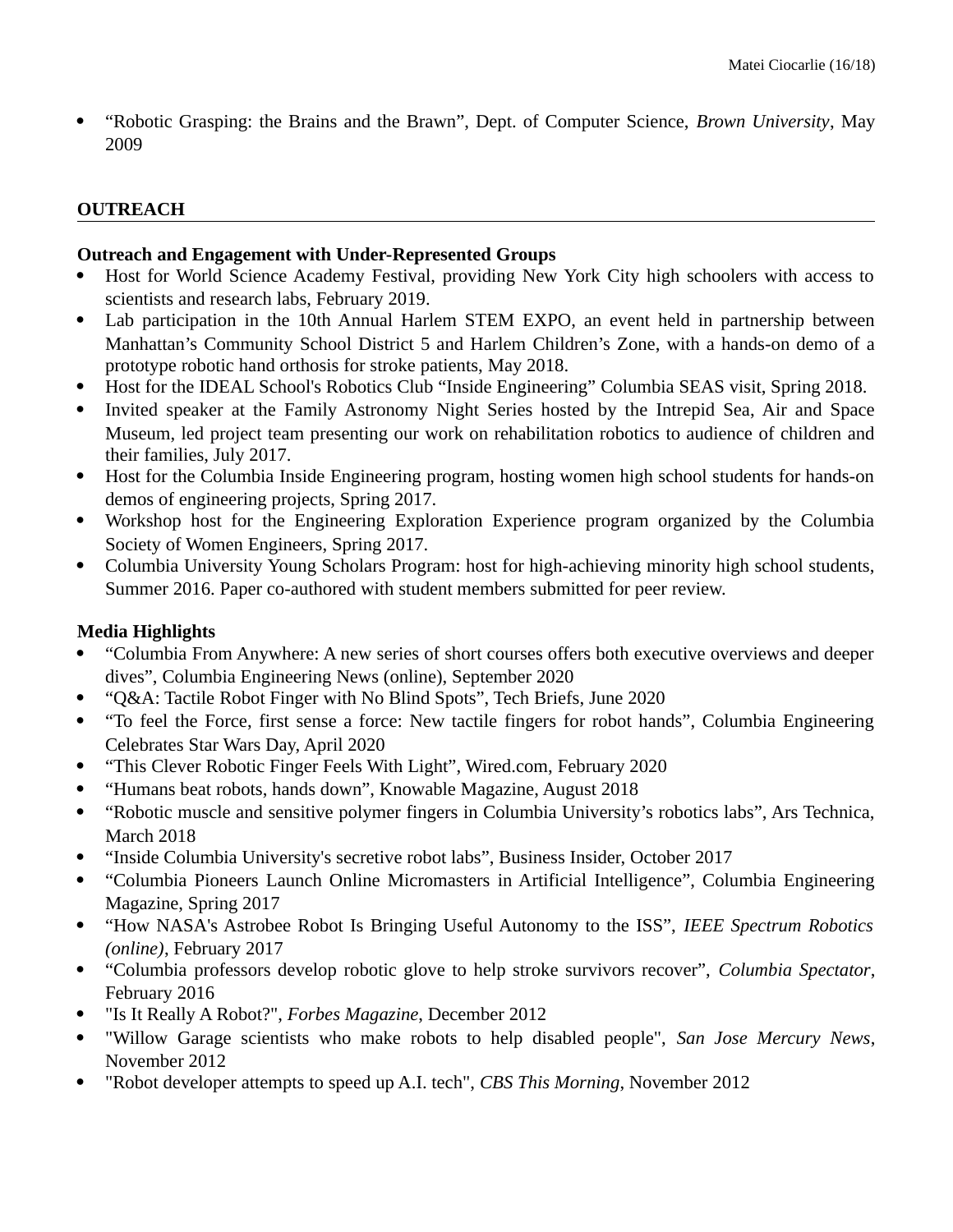- "Willow Garage Introduces Velo 2G Adaptive Gripper", *IEEE Spectrum Robotics (online)*, October 2012
- "How You Could Help Your Future Robot Coworker", *MIT Technology Review (online)*, September 2012
- " 'Co-robots' Join Workforce" (cover story), *EETimes*, August 2012
- "New robots give disabled some freedom", *CBS Evening National News*, June 2012
- "America Revealed: Robots", *PBS Network*, May 2012
- "Prophets of Science Fiction: Isaac Asimov", *Science Channel*, March 2012
- "Innovation Nation: Artificial Intelligence", *SCN Network (Canada)*, June 2011
- "Robot Manipulation Challenge: Clean Up Dining Table, Load Dishwasher", *IEEE Spectrum Robotics (online)*, November 2009
- "Helping Robots Get a Grip", *MIT Technology Review (print)*, July 2009

# **RESEARCH FUNDING HISTORY**

- Office of Naval Research: "Co-Optimization of Mechanical and Computational Intelligence for Marine System Manipulators via Deep Reinforcement Learning". Role: Principal Investigator (sole PI). Award period: 1/2021 – 12/2023
- National Science Foundation: "Adaptable Robot Teleoperation for Human-in-the-Loop Assembly". Role: Co-PI (PI: Shuran Song). Award period: 1/2021 – 12/2025.
- National Institute of Health: "R01: An Adaptive Robotic Hand Orthosis with Multimodal Sensing and Continuous Learning". Role: Principal Investigator (co-PIs: Joel Stein, Dawn Nilsen). Award period: 10/1/2019 – 9/39/2023.
- Amazon Research Award: "Sample-efficient Motor Learning for Tactile Grasping in Clutter". Role: Principal Investigator (sole PI). Award period: 9/2019 – 8/2020.
- Office of Naval Research: "Learning by Doing: Realized Low-level Manipulation Skills as the Foundation for High-level Human-robot Collaboration". Role: Principal Investigator (sole PI). Award period: 1/2019 – 12/2021.
- Columbia University School of Engineering and Applied Science: "Embedded Computing for Embodied Learning". Role: Principal Investigator (co-PI: Luca Carloni). Award period: 09/2018 – 08/2020.
- National Science Foundation: "NRI: FND: Scalable Multimodal Tactile Sensing for Robotic Manipulators in Manufacturing". Role: Principal Investigator (co-PIs: Ioannis Kymissis, Peter Allen). Award period: 09/2017-08/2020.
- Office of Naval Research: "DURIP: A Mobile Manipulation Platform for Collaborative Human-Robot Dexterous Manipulation". Role: Principal Investigator (sole PI). Award period: 09/2016 – 09/2017.
- Sloan Research Fellowship: " Robotic Manipulation: Intelligence through Interaction". Role: Principal Investigator (sole PI). Award period: 07/2016 – 06/2018.
- Google Faculty Research Award: "Cloud Simulation as a Service for Robotic Manipulation". Role: Principal Investigator (co-PI: Eitan Grinspun). Award period: 09/2016 – 08/2017.
- National Science Foundation: "CAREER: From Grasp Quality to Hand Quality: Analysis and Optimization for Effective Robot Hands". Role: Principal Investigator (sole PI). Award period: 07/2016-06/2021.